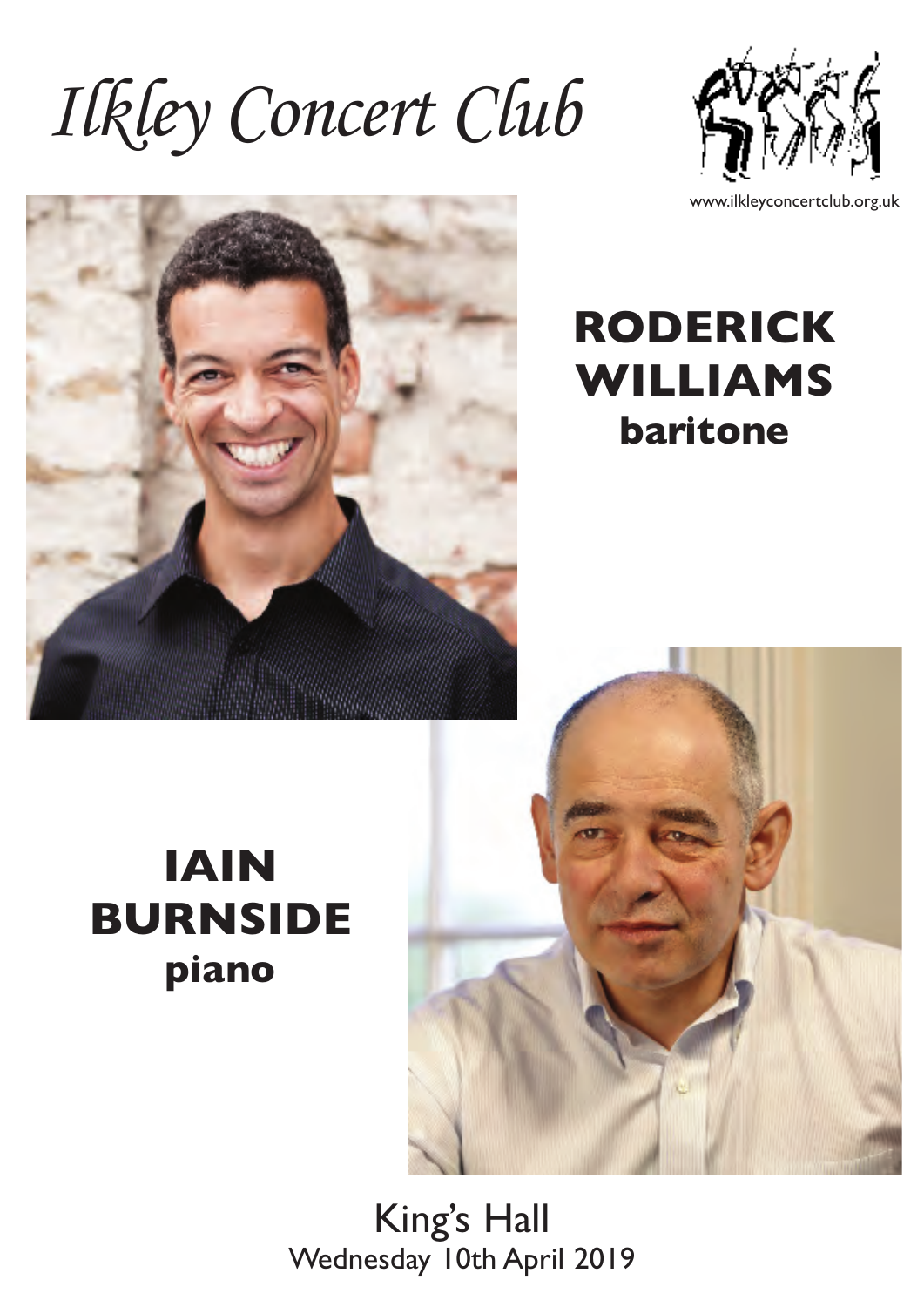

# Grove Music

10 The Grove, Ilkley, West Yorkshire LS29 9EG Tel: 01943 817301 music@grovebookshop.com

#### **Open Monday – Saturday, 9 – 5.30**

Grove Music, in the basement of The Grove Bookshop, has a great selection of classical CDs including the very latest new releases, as well as jazz, folk, rock, DVDs and sheet music.

We will happily order CDs and sheet music available in the UK.

Grove Music is also the best place to find out what is going on musically in the Ilkley area. Whether you're looking for a piano teacher, a concert to go to, or a choir to join, you should find the answer here.





A small, friendly, local business dedicated to providing a range of quality computer services for home PC users and small businesses. We can help with the following:

**PC Repair PC Upgrade Personal Training Broadband Networks Virus and Spyware Removal**

Tel: 01943 604470 E-mail: info@ilkleycomputers.co.uk Web Site: www.ilkleycomputers.co.uk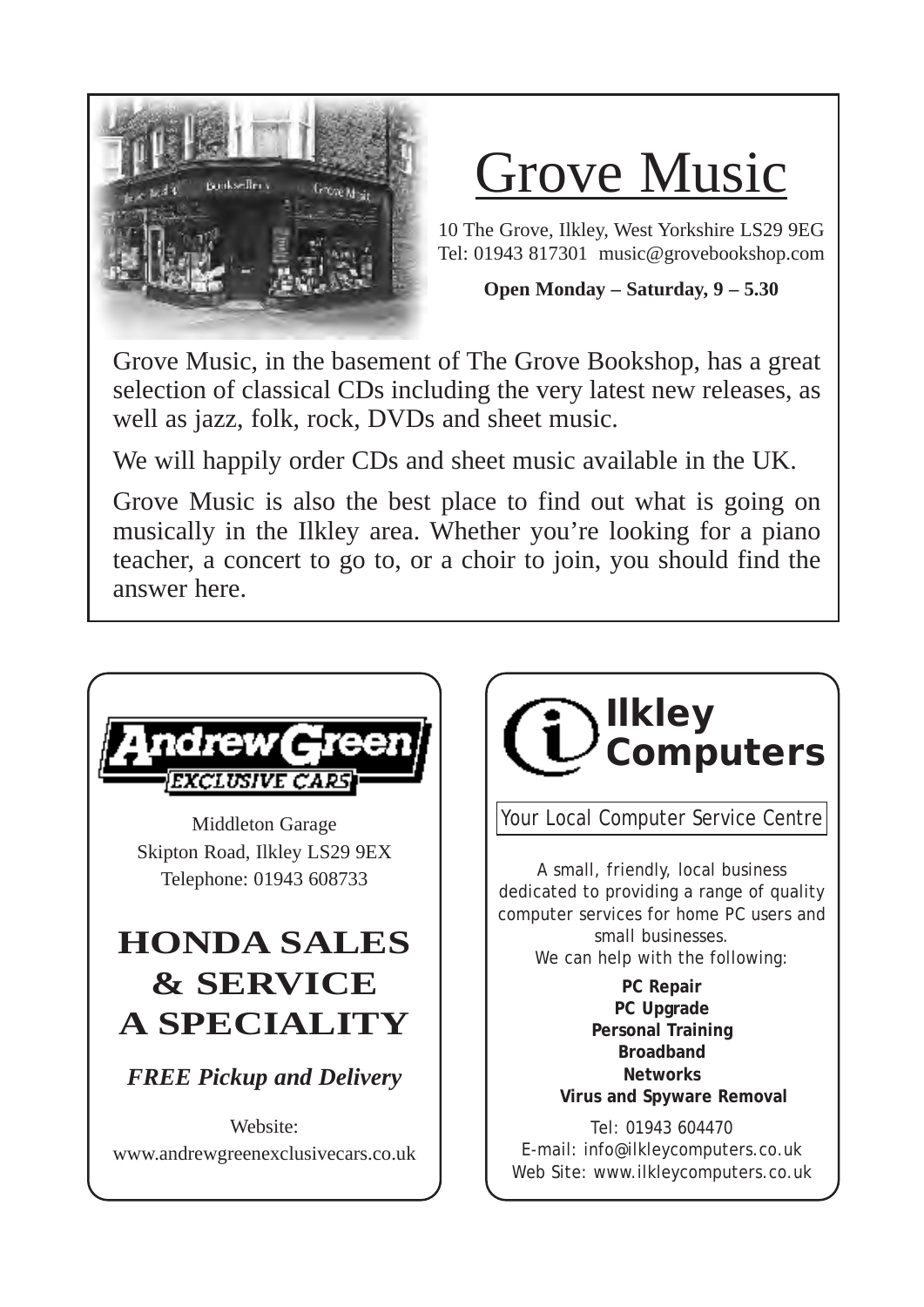

# **PAUL VERITY OPTICIANS**

*Providing all your family with first-quality Eyecare on The Grove, Ilkley. Opened in 1991, we have established a unique blend of personal service, clinical excellence and top quality optical products including contact lenses.*

*We are VARILUX lens specialists and stock frames by Ray-Ban, Calvin Klein, Persol, Lindberg, Tom Ford and Oliver Peoples.*

**Find out more, visit us at www.verityopticians.co.uk Find us on Facebook and Twitter or telephone 01943 608533** 

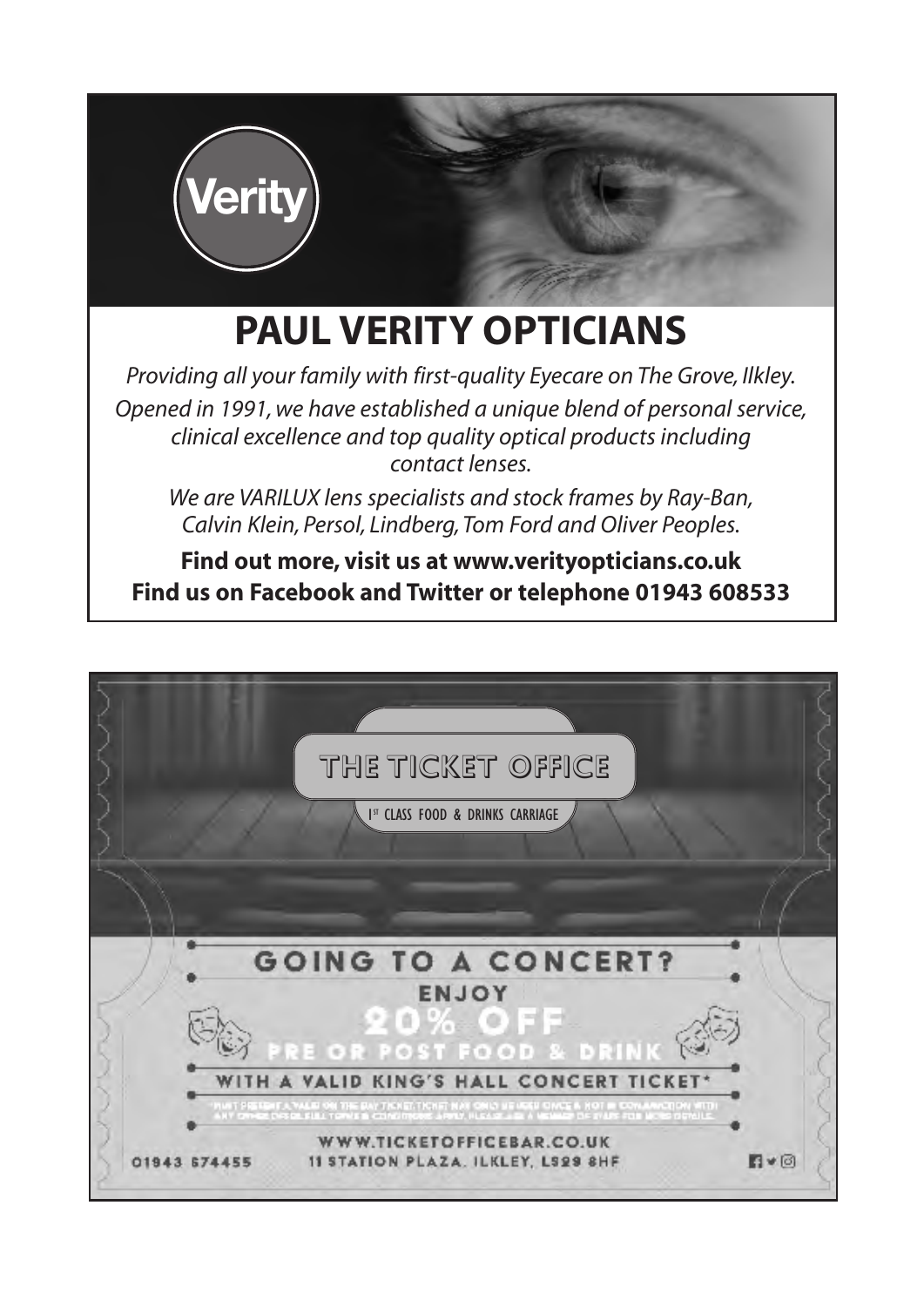

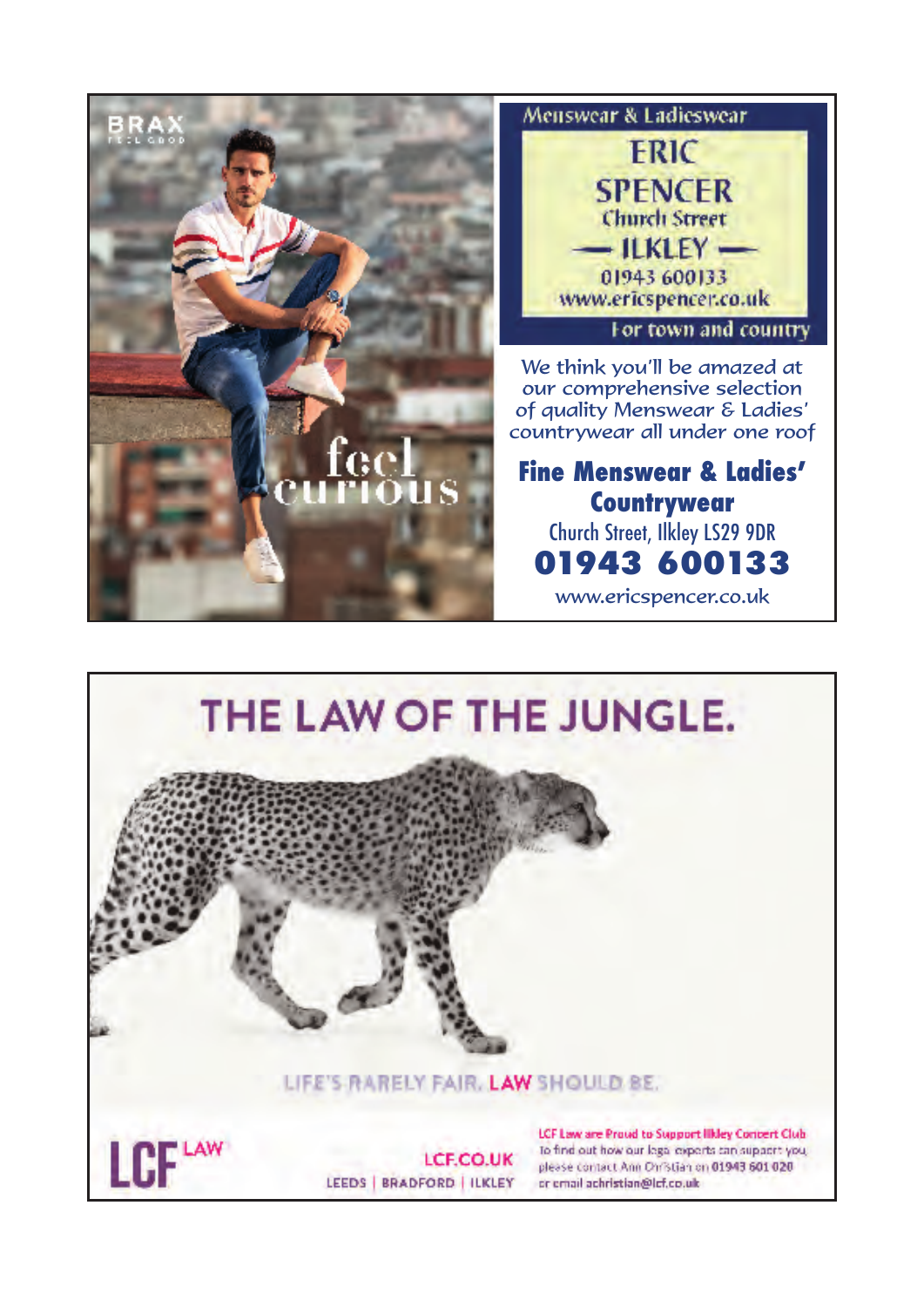# **TONIGHT'S PROGRAMME**

## **Finzi**

Childhood among the ferns (from Before and After Summer op 16)

## **Schubert**

Im Haine D.738 | Der Wanderer D.649 | Der Einsame D.800

## **Finzi**

Amabel (from Before and After Summer op 16)

## **Schubert**

Liebhaber in allen Gestalten D.558 | An Rosa D.316 Die Liebe hat gelogen D.751

## **Finzi**

Channel Firing (from Before and After Summer op 16)

# **Schubert**

Rückweg D.476

Totengräbers Heimweh D.842 | Auf den Tod einer Nachtigall D.399

## **INTERVAL**

*(Coffee, tea and bar facilities available in the Winter Garden)*

## **Schubert**

Im Frühling D.882 | Herbst D.945

## **Finzi**

Earth and Air and Rain op 15

## **Ilkley Concert Club**

Registered Charity No. 506886

The Club records its appreciation of the invaluable assistance and support given by the City of Bradford Metropolitan Council.

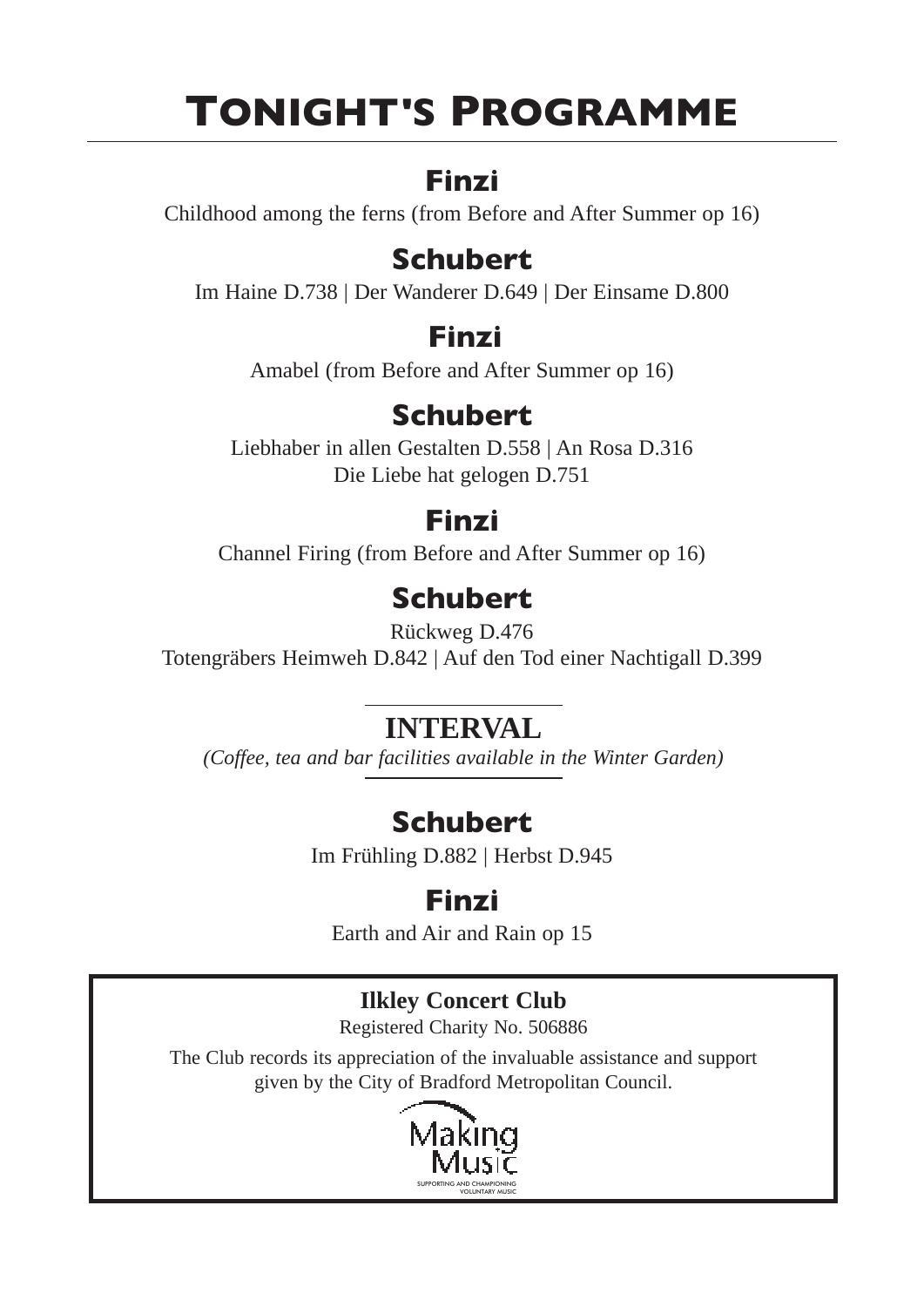# **PROGRAMME NOTES**

# **A Voyage Around Hardy**

*(A programme devised by Roderick Williams and Iain Burnside)*

### **We are grateful to Roderick Williams for this introduction**

Most singers and pianists who specialise in art song would have little difficulty in agreeing that Franz Schubert is the apotheosis of Lieder writing; his songs manage to be moving, profound, intellectually rigorous and, above all, disarmingly humble, all at the same time. Great Britain over the centuries has also produced some heavyweights in the world of art song and yet the suspicion lingers that this country's composers somehow don't match up to the 'golden standard'.

It has often struck me that the combination of Thomas Hardy's extraordinary and distinctive poetry with Gerald Finzi's powerful empathetic music can hold its own against any other music in this genre. I wanted to construct a programme that would showcase some of Finzi's masterpieces alongside a sympathetic choice of Schubert's songs; a rhapsodic, free association of poetic thoughts and images.

In the first half of the programme, a few songs from Finzi's *Before and After Summer* trigger a group of Schubert songs that resonate with themes from Hardy's poems. In the second half, Finzi's *Earth and Air and Rain* is prefaced by two Schubert songs that are equally concerned with Hardy's favourite tropes – Time and the Seasons.

### **GERALD FINZI (1901-1956) Before and After Summer, op 16** Childhood among the ferns **FRANZ SCHUBERT (1797-1828) Lieder**

Im Haine D.738 | Der Wanderer D.649 | Der Einsame D.800

The son of a ship broker, **Gerald Finzi** began to study music as a schoolboy in Harrogate. When Finzi was eight years old, his father died. His tutor, Ernest Farrah, described the young Gerald as 'very shy but full of poetry.' Farrah's death on the Western front, together with the loss of all three of Finzi's brothers, affected him deeply. He found solace in the poetry of Traherne, Christina Rossetti and, above all, Thomas Hardy. He wrote large-scale choral and orchestral works, including a very popular clarinet concerto, but it is in his Hardy songs that he reveals his inner self. A constant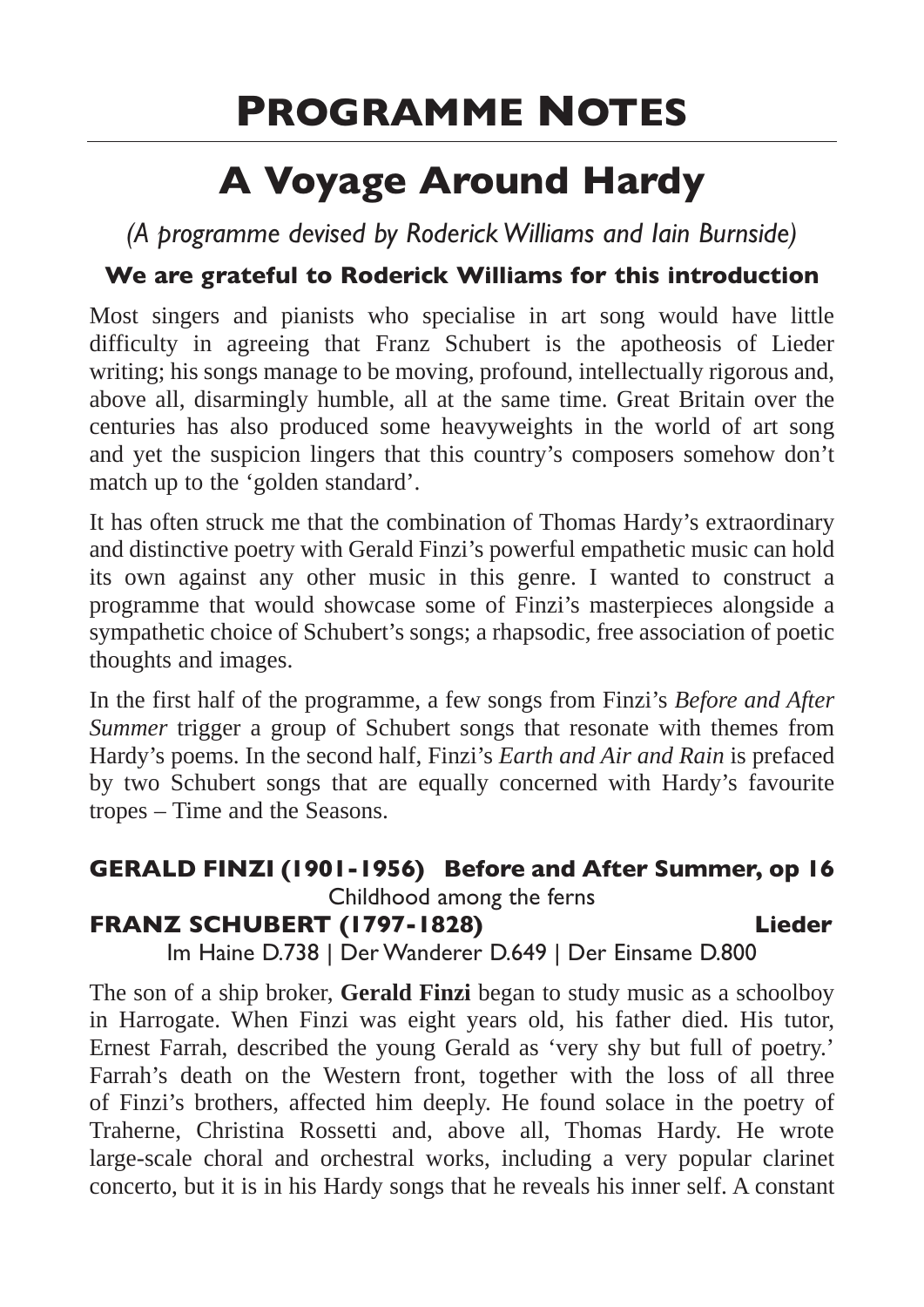theme (perhaps not surprising given the sad events of his own life) is that of childhood corrupted by adult experience; one is reminded of Yeats – 'the ceremony of innocence is drowned'. A friend of Vaughan Williams and Holst, Finzi died tragically young, contracting the then fatal Hodgkin's disease just as his career was beginning to take off. He died in Oxford in 1955; on the previous evening he had heard on the radio the triumphant first performance of his cello concerto.

*Before and After Summer* was first performed in a BBC broadcast in October 1949. Finzi insisted upon calling it a collection of songs, rather than a song cycle in the sense of Schubert or Mahler. *Childhood among the ferns* appears in Hardy's posthumous collection, *Winter Words* published in 1928. As often with Hardy, the poem is a reminiscence of an actual event: Florence Hardy, the poet's second wife, wrote that, 'He [Hardy] was lying on his back in the sun, thinking how useless he was, and covered his face with a straw hat. The sun's rays streamed through the interstices of the straw, the lining having disappeared. Reflecting on his experiences of the world so far as he had got, he came to the conclusion that he did not wish to grow up.'

This first set of **Schubert Lieder** speaks of solitary reflection and enjoyment of nature: in *Im Haine* [In the grove] the poet is enjoying the sunshine; *Der Wanderer* [The traveller] is treading a lonely night-time path; whereas *Der Einsame* [The lonely one] is by his fireside listening to the crickets' song.

#### **GERALD FINZI (1901-1956) Before and After Summer, op 16** Amabel

### **FRANZ SCHUBERT (1797-1828) Lieder**

Liebhaber in allen Gestalten D.558 | An Rosa D.316 Die Liebe hat gelogen D.751

*Amabel* was a Mrs Martin, an older woman in Dorchester to whom the young Thomas Hardy had formed an attachment. The poem relates to a meeting many years later, the passage of time having destroyed her looks together with Hardy's feelings toward her.

Next we visit the uncertainties of love: in *Liebhaber in allen Gestalten* [Lovers in all shapes] the poet (Goethe in this case) envisages himself as a fish, a horse and other animals but realises he can only be what he is; in *An Rosa* [To Rose] if only his loved one were nearer all would be well; *Die Liebe hat gelogen* [Love has lied] speaks for itself.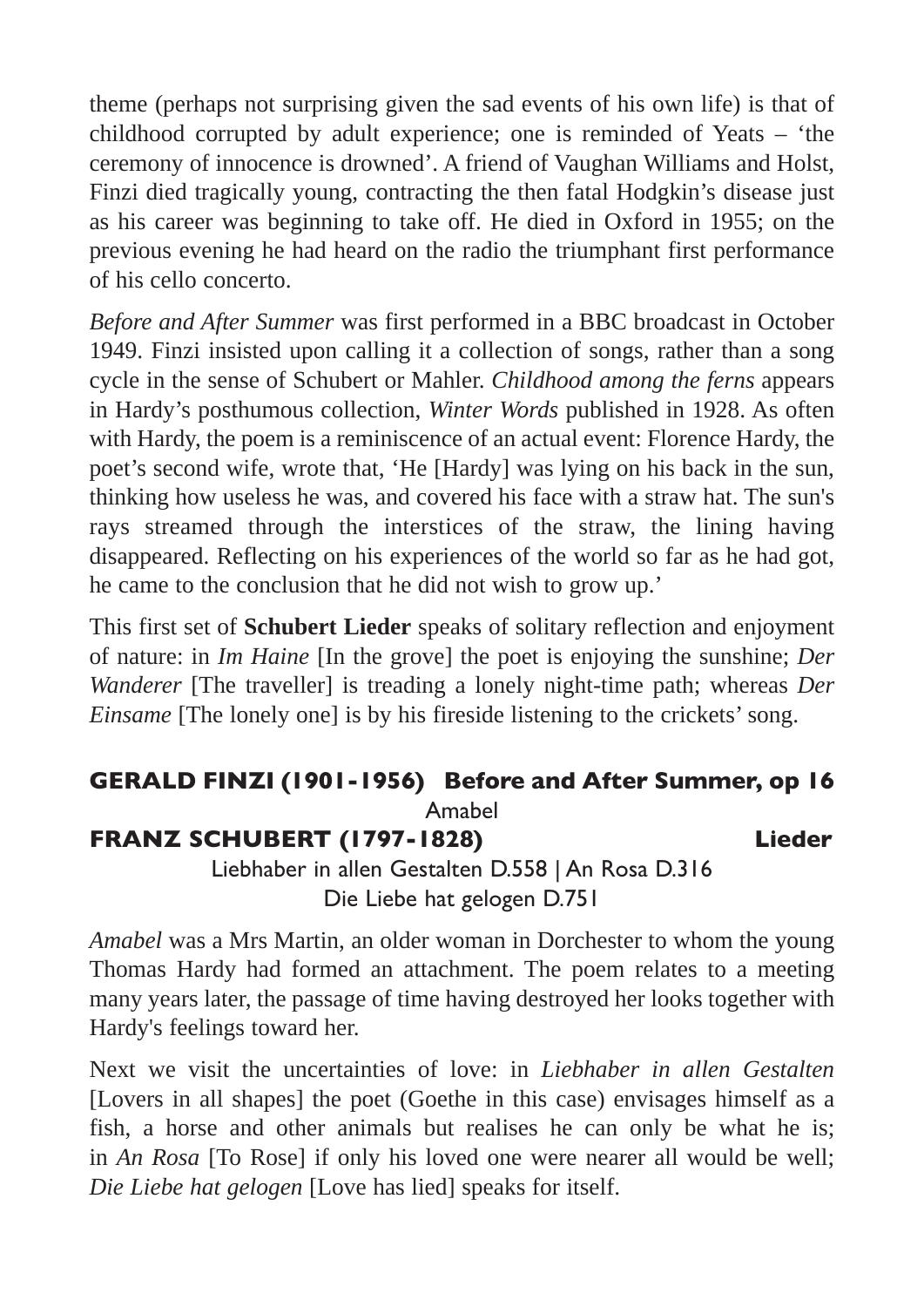### **GERALD FINZI (1901-1956) Before and After Summer, op 16**

Channel Firing

**FRANZ SCHUBERT (1797-1828) Lieder**

Rückweg D.476

Totengräbers Heimweh D.842 | Auf den Tod einer Nachtigall D.399

*Channel Firing* is not only one of Hardy's finest poems but, set to Finzi's music, one of the greatest songs in the whole English canon. Opening in a brooding C minor, it is almost a miniature symphony, its mood shifting from deep gloom through a quizzical, scherzo-like passage to a seemingly transcendent conclusion. The poem was written in April 1914, just months before the outbreak of war, and has been described as 'the finest poem ever written from the perspective of a skeleton'. Gunnery practice animates human remains in a country churchyard and leads to a discussion, in which God participates, about the inescapable horrors of war. At the end, we feel that we may have escaped into a more tranquil nightscape, illuminated by starlight. However, it would not have escaped Hardy that Stourton Tower, where the song comes to rest, was a folly built to commemorate the end of the Seven Years War, a conflict which had little, if any, meaning in the lives of the Dorset labourers who constructed the memorial.

The **Schubert** set starts with *Rückweg* [The way back] in which the poet, on his way to Vienna, recalls the country he is leaving behind where he could be 'free, among free people'. Then we take on a more sombre note: *Totengräbers Heimweh* [Gravedigger's homesickness] is not for the country but for heaven itself and in *Auf den Tod einer Nachtigall* [On the death of a nightingale] even beauty must die.

*(First Half Duration: approx. 40 mins)* 

## **INTERVAL**

*(Coffee, tea and bar facilities available in the Winter Garden)*

### **FRANZ SCHUBERT (1797-1828) Lieder**

Im Frühling D.882 | Herbst D.945

In our last Lieder life is echoing the seasons: the poet of *Im Frühling* [In Spring] is experiencing a new Spring while remembering the previous one when he had been so happy in love; in *Herbst* [Autumn] the season with its gaunt trees and chill winds speaks of the death of love.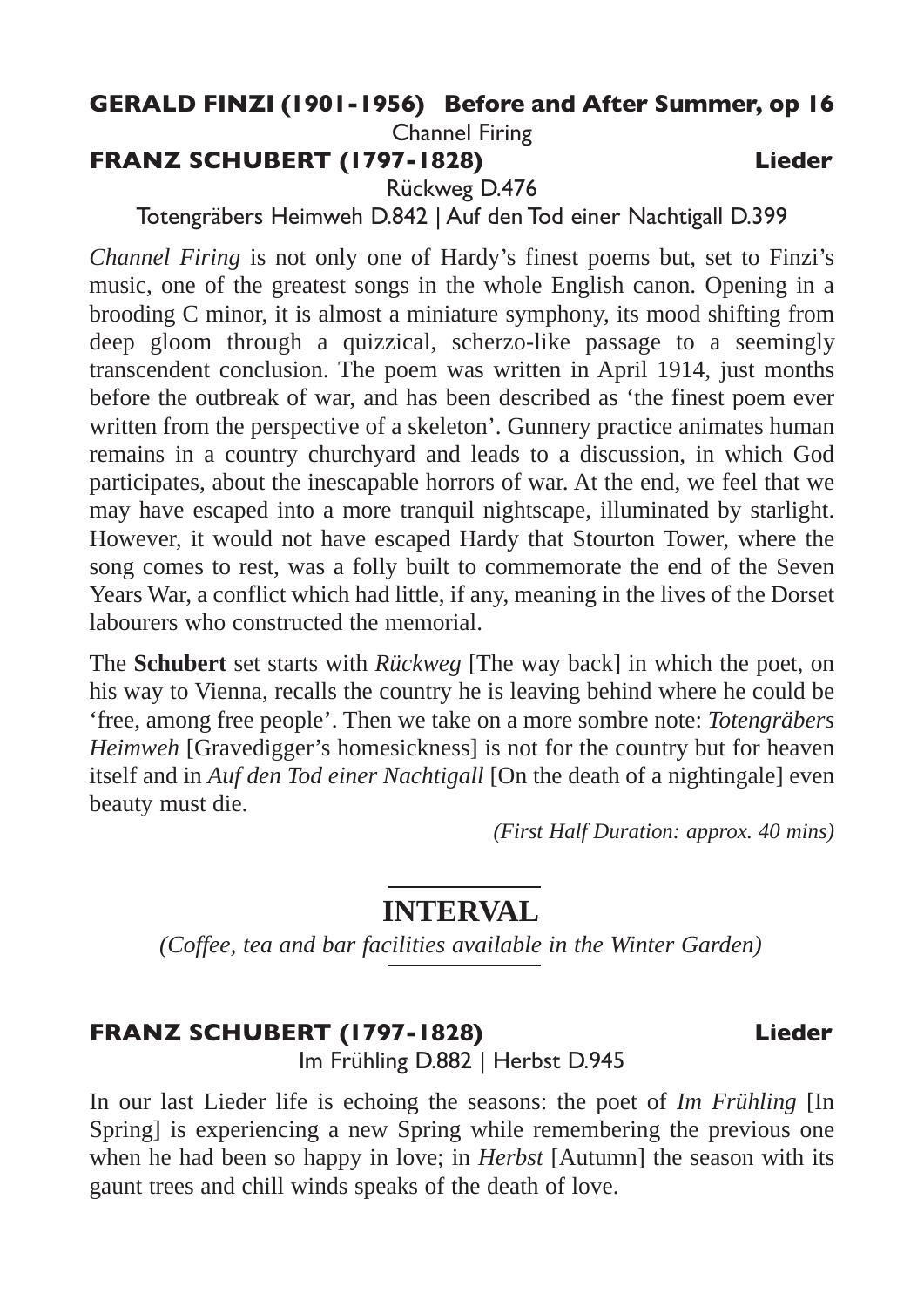### **GERALD FINZI (1901-1956) Earth and Air and Rain, op 15**

Summer Schemes | When I set out for Lyonesse | Waiting both The Phantom | So I have fared | Rollicum-Rorum | To Lizbie Browne The Clock of the Years | In a Churchyard | The Proud Songsters

*Earth and Air and Rain* was composed between 1928 and 1935 and premiered at the National Gallery in July 1945. The songs are drawn from collections published by Hardy throughout his career. Of particular note are:

*When I set out for Lyonesse*: Lyonesse was a mythical, submerged land off the coast of Cornwall. It was said to have been the home of Tristan. In Hardy's mind, Lyonesse lay near Boscastle, where, as a young architect, Hardy carried out repairs at St Julitta's church. It was whilst working there that he met Emma Gifford, who would become his first wife.

*The Phantom*: Having neglected her for years, Hardy was overcome by remorse when Emma died in 1912. His unfortunate second wife, Florence, had to accompany her husband on painful visits to Boscastle where this poem was written in 1914.

*Rollicum-Rorum*: The poem first appears in the novel *The Trumpet Major*, set in 1803, and is sung by a sergeant major to raise the spirits of the troops as they set off to fight 'Boney'.

*To Lizbie Browne*: Another painful memory for the poet; the teenage Hardy fell in love with the pretty red-haired daughter of a gamekeeper who despised her younger admirer.

*The Proud Songsters*: Finally, from *Winter Words*, a song of hope from the depths of an extreme scepticism.

*(Second Half Duration: approx. 39 mins)*

*Finzi Programme notes © C.N. Lane Schubert Programme notes © C.J. Skidmore*

*Finzi – Before and after summer was last performed at ICC on 12/03/2014; this is a first performance at ICC of* Earth and Air and Rain*.*

*Schubert Lieder are first performances at ICC except* Die Liebe hat gelogen was *last performed on 25/10/1950 and* Rückweg was *last performed on 30/11/1983*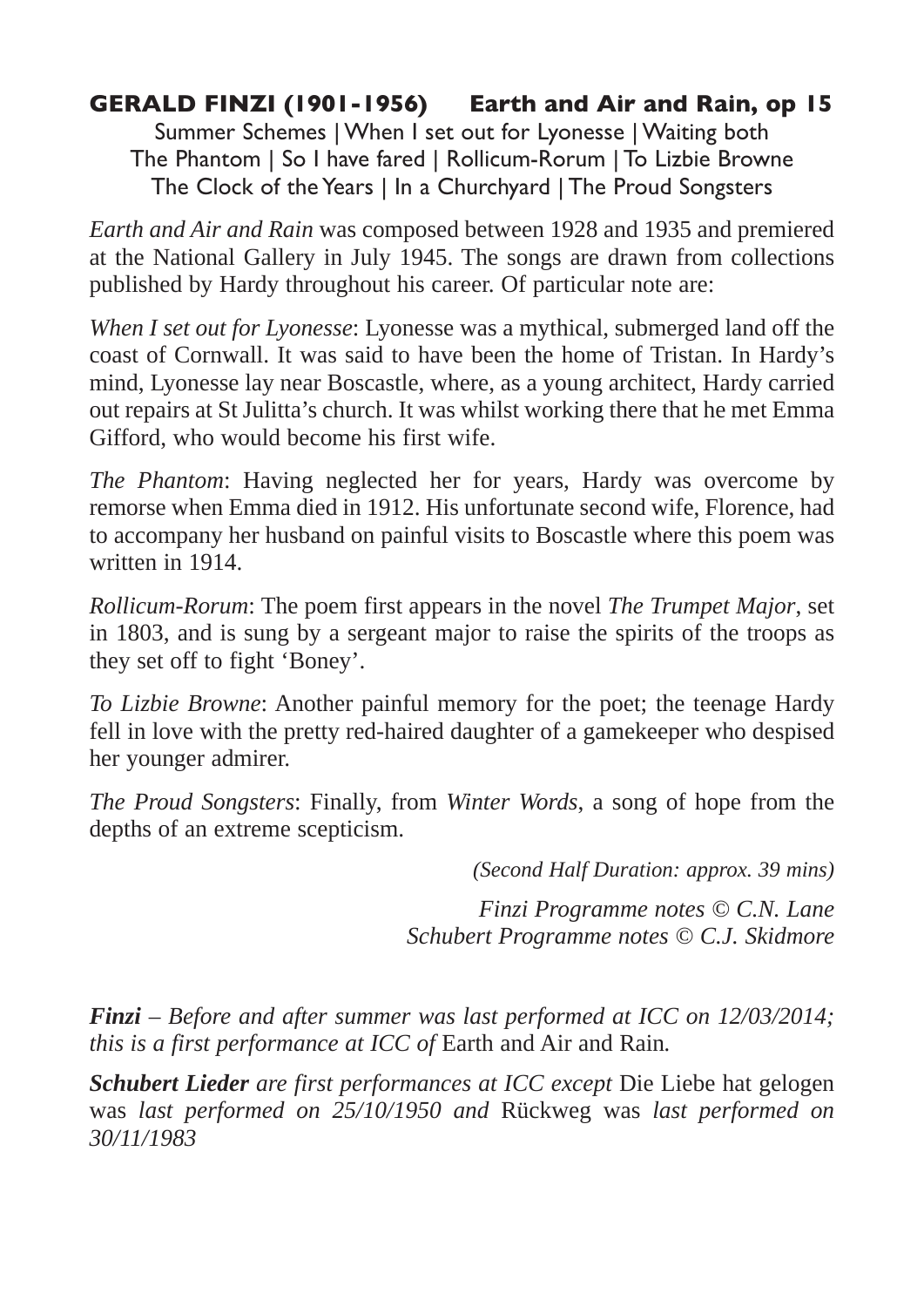# **RODERICK WILLIAMS & IAIN BURNSIDE**

Tonight, we are privileged to be the first audience to hear a programme of songs by Finzi and Schubert devised by Roderick Williams and Iain Burnside which will soon be heard at the Amsterdam Concertgebouw, with London performances planned for the autumn.

Of course, **Roderick Williams** is no stranger to us. His immensely busy concert schedule means that since his last visit to Ilkley five years ago his diary has been packed with a huge variety of engagements, in the fields of opera, oratorio, solo recitals and more. During his career Roderick has sung with all the BBC orchestras and many of the world's great ensembles. Highlights since he was last here include his appearance at the Last Night of the Proms in 2014. The following year he sang *Christus* in Peter Seller's staging of the St John Passion with the Berlin Philharmonic under Sir Simon Rattle. He sang this role again with the Berlin Phil last month and with the Orchestra of the Age of Enlightenment just last week. Recently he sang the baritone role in the staging of Britten's War Requiem which was filmed by BBC television.

As a recitalist Roderick's festival appearances include the BBC Proms, Edinburgh, Aldeburgh, Bath and Melbourne festivals. He can often be heard at the Wigmore Hall, Kings Place, LSO St Luke's and Perth Concert Hall, Oxford Lieder Festival, London Song Festival, the Vienna Musikverein, the Concertgebouw, Amsterdam, and luckily for us, is often in Leeds at Leeds Lieder. On BBC Radio 3 he has participated in Iain Burnside's *Voices* programme. He has recently completed a series of programmes for Radio 3, *Three Years with Schubert*, which is about the work involved in learning the three Schubert song cycles that he has recorded with Iain for Chandos.

Roderick Williams was born in 1965 in North London. He was a choral scholar at Magdalen College, Oxford, and worked as a music teacher before training at the Guildhall School of Music and Drama. While there he made his operatic debut as *Tarquinius* in Britten's Rape of Lucretia, a part he maintains in his active repertory. The many awards he has won include the 2nd Prize at the Kathleen Ferrier Singing Competition in 1994. Roderick is also a composer and has had works premiered at the Wigmore and Barbican Halls, the Purcell Room and live on national radio.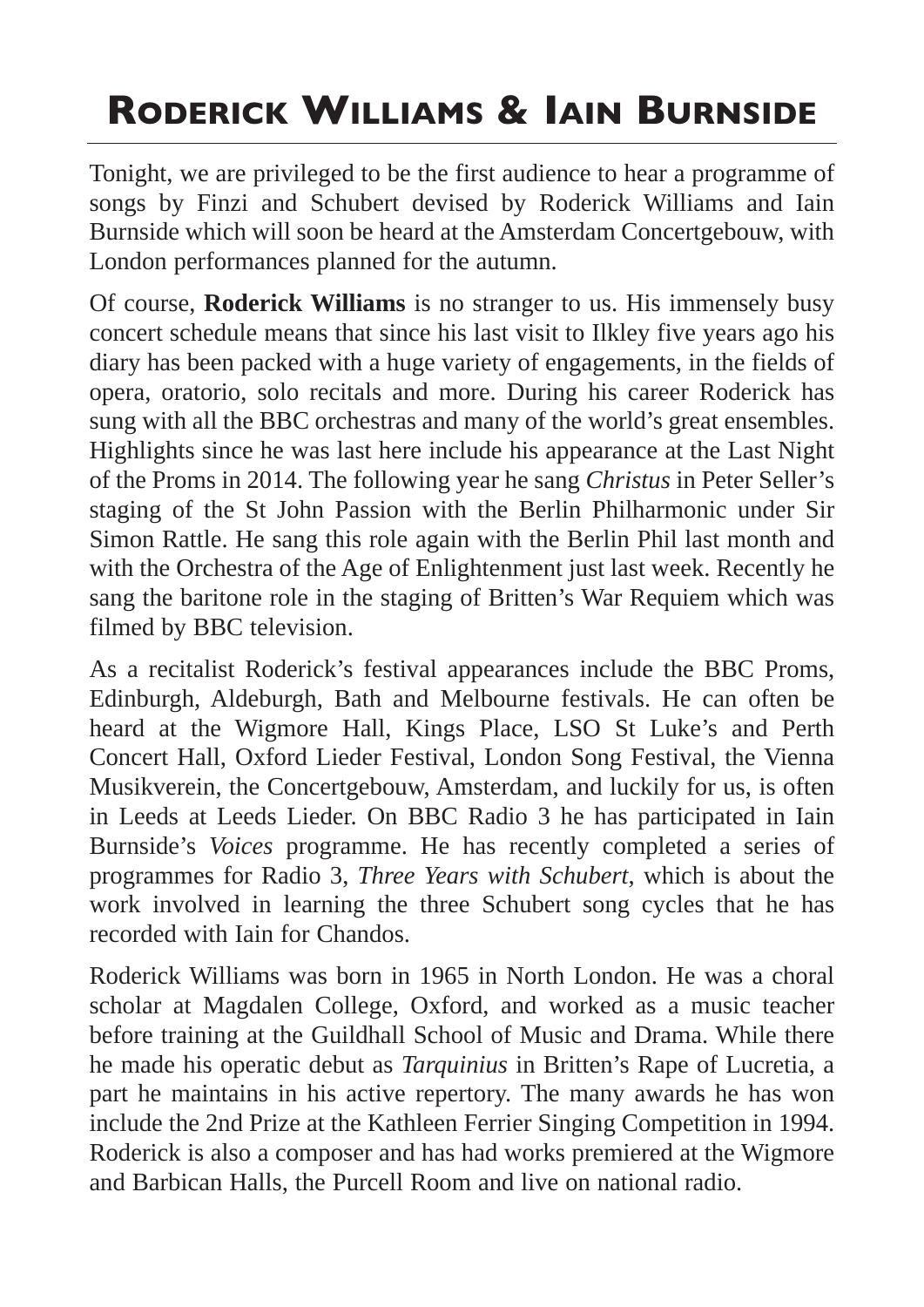Here's an interesting fact that you probably didn't know about Roderick. In his own words: 'I used to be a member of a four-piece a cappella band; we were on *Bob Says Opportunity Knocks* in the days before *The X Factor* and managed to stay all the way to the grand final at the London Palladium. *Bohemian Rhapsody* was our party piece. Because we were a cappella we could sing anywhere – on the stairs, on a boat, on table tops in pubs. We honed our art singing on the Paris Metro platforms and once serenaded the passengers as we walked the wrong way up an escalator!!'

**Iain Burnside** is returning to Ilkley after far too long a break – some 26 years to be precise! In 1992 he was the pianist for tenor Adrian Thompson and the following year he appeared with oboist, Douglas Boyd, and bassoonist, Robin O'Neill. Since those far off days Iain has appeared in recital with many of the world's leading singers, including Ailish Tynan, Joyce Di Donato, Andrew Watts, Lawrence Brownlee and Benjamin Appl and of course, Roderick Williams. He is also an insightful programmer with an instinct for the 'telling juxtaposition'. His recordings straddle an exuberantly eclectic repertoire ranging from Beethoven and Schubert to the cutting edge, as in the Gramophone Award-winning *NMC Songbook*, a collection of solo songs and duets by contemporary British composers. Recent recordings include Rachmaninov Songs with 7 outstanding Russian artists. According to **The Daily Telegraph** 'The results are electrifying'. Iain's passion for English songs is reflected in acclaimed CDs of Britten, Finzi, Ireland, Butterworth and Vaughan Williams, many of them with Roderick Williams with whom he is in the process of recording the three Schubert song cycles.

Away from the piano, Burnside is active as a writer and broadcaster. As presenter of BBC Radio 3's Voices he won a Sony Radio Award. For Guildhall School of Music and Drama, he has devised a number of singular theatre pieces. *A Soldier and a Maker* is based on the life of Ivor Gurney and was performed at the Barbican Centre and at the Cheltenham Festival. It was later broadcast on BBC Radio 3 on Armistice Day. His project *Swansong*, is a cross-arts production which is a story about Schubert's final masterpiece told by a singer, a pianist and six actors. It was premiered at the Kilkenny Festival and performed in Milton Court in November.

Iain is Artistic Director of the Ludlow English Song Weekend and Artistic Consultant to Grange Park Opera.

*Biographical notes compiled by Sarah Warnes*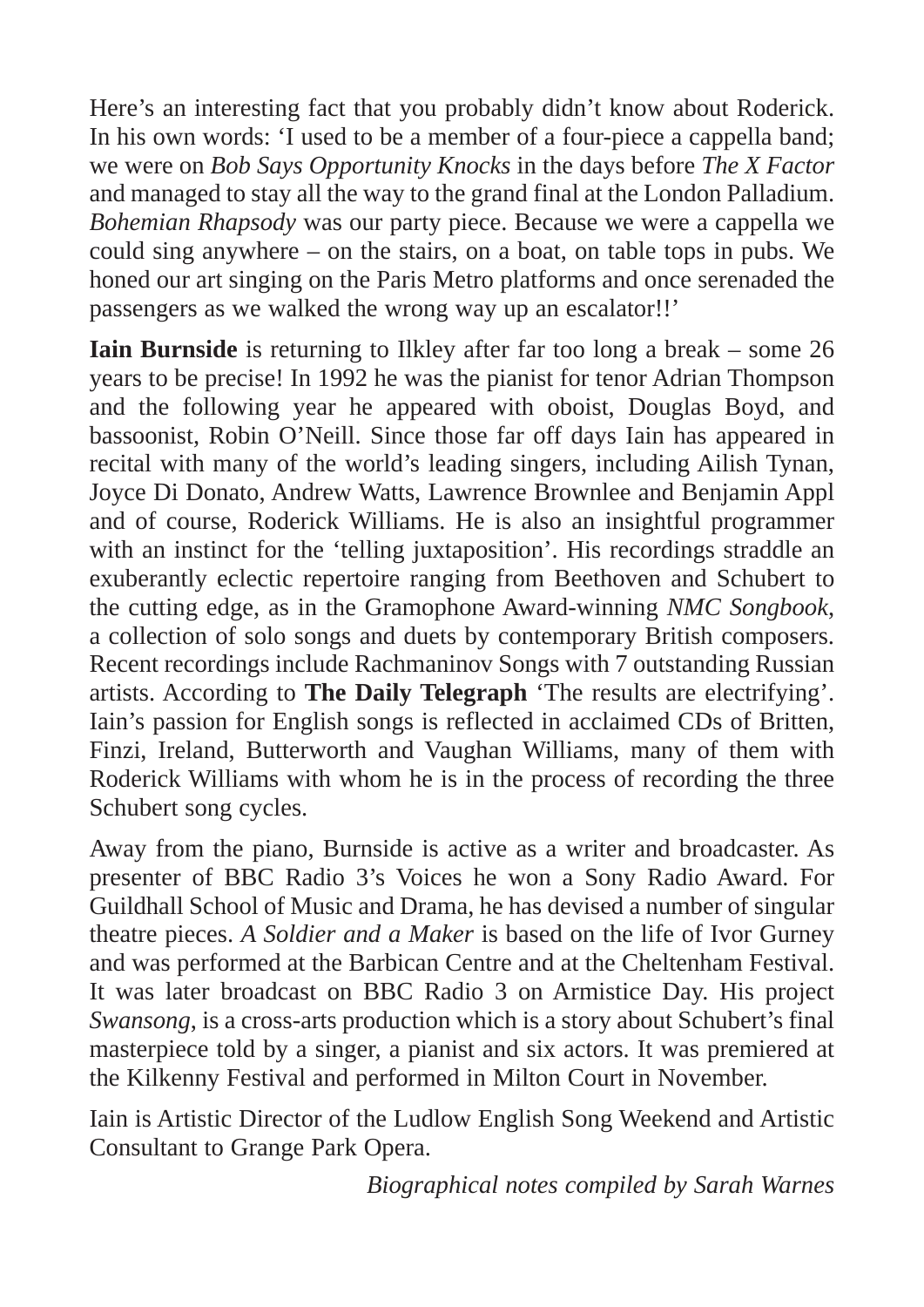## **75th Season and Memories**

Earlier this year we mentioned that our concert planning team were well advanced in putting together what we trust will be a very special season of concerts to celebrate the Club's 75th Season (2020/21). As part of our plans we are thinking of updating the history booklets prepared for the 50th and 60th seasons by producing one for the 75th Season.

Histories are all the more interesting when they include personal anecdotes and observations and, approaching such a milestone, does allow us to reflect upon special concerts and occasions over the years. I well remember one of the first concerts I attended, a month or so after we moved north, when the Fibonacci Sequence played the quintet version of Strauss's *Till Eulenspiegel* and then introduced me to the music of Arthur Butterworth. The joy and exuberance of the music-making that evening made it certain that we would become members.

It would be very interesting to hear from members about what the club has meant to them over the years, or of particularly memorable moments in their experience. If you would be prepared to share your memories please contact Robert Templar (Vice-Chair), either catch him at an interval, email (rdtemplar@btinternet.com) or phone (07720409611).

## **74th Season (2019-2020) Diary Dates**

We are pleased to let you know next season's diary dates. As usual all concerts will start at 8pm.

| Wednesday October 9th 2019  | Wednesday February 12th 2020 |
|-----------------------------|------------------------------|
| Wednesday November 6th 2019 | Wednesday March 4th 2020     |
| Wednesday December 4th 2019 | Wednesday April 1st 2020     |
| Wednesday January 15th 2020 | Wednesday May 13th 2020      |

Next month's club notes will include details about the artists and composers featured in each concert.

Chris Skidmore (Chair of ICC)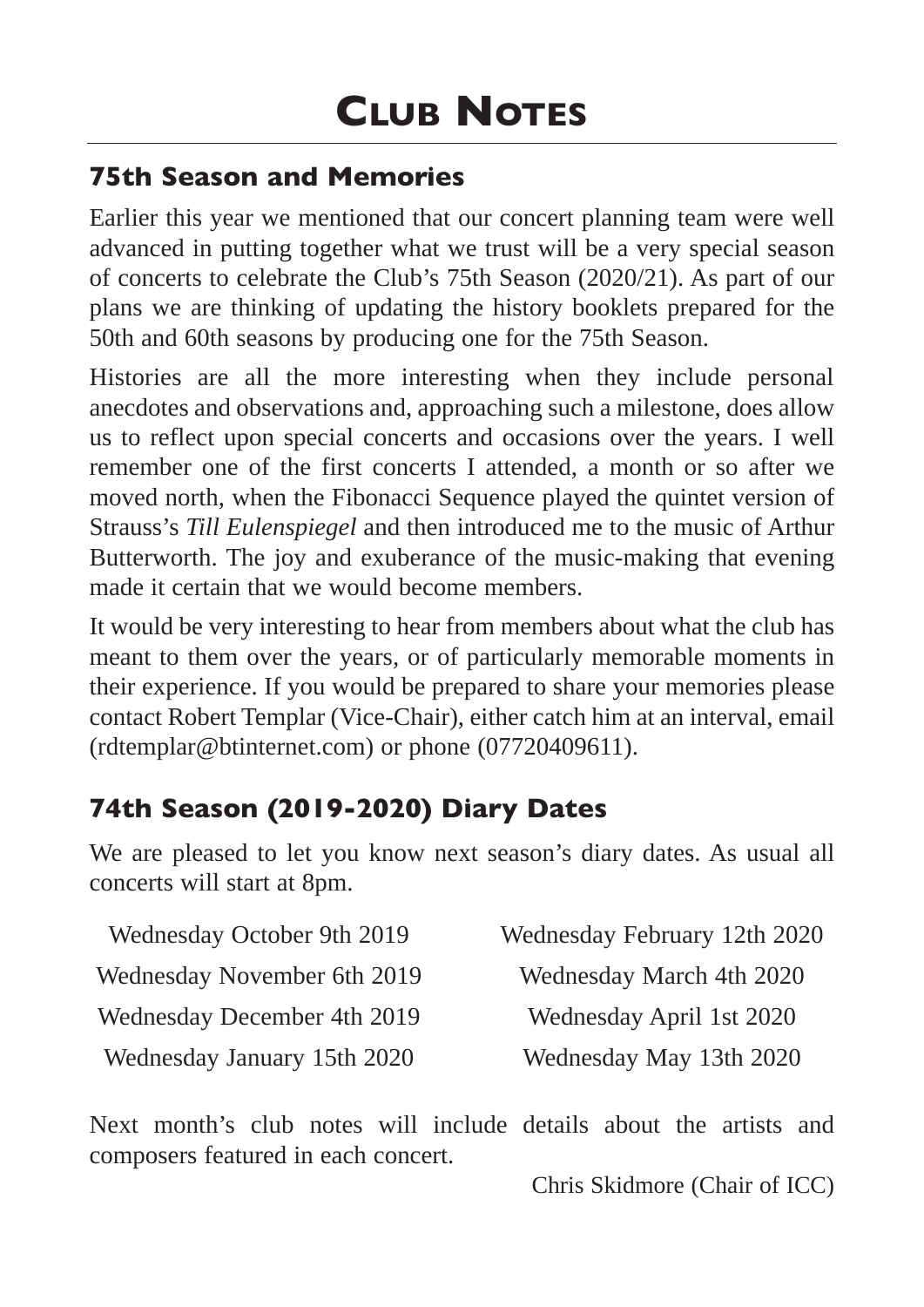# **RECOMMENDED RECORDINGS**

**Finzi:** Tonight's artists are perhaps the best advocates of these songs on record, with 2 medium price CDs from Naxos – 8.557644 and 8.557963, and the recording quality is excellent. A good alternative comes from Hyperion CDD22070 as a budget 2CD set. The song cycles are shared between Stephen Varcoe (baritone) and Martyn Hill (tenor), with Clifford Benson (piano). As usual with Hyperion the presentation and recording quality are excellent.

**Schubert:** With this composer's songs it is usually a matter of choosing your favourite lieder singer and accompanist. I am suggesting 3 recordings which give a good selection of more popular songs. On Harmonia Mundi HMC 902141 (full price), the baritone Matthias Goerne is accompanied by Andreas Haefliger. Christian Gerhaher, one of my favourite lieder singers of the modern generation, has Gerhard Huber at the piano. The Sony full price CD has the rather awkward number 88883712172. From an older generation, and my overall favourite, Dietrich Fischer-Dieskau, with Gerald Moore as accompanist, is on DGG E474 1732 at medium price.

Raymond Waud. raywaud@gmail.com

### **NEXT CONCERT – WEDNESDAY 8th MAY 2019 AT 8PM**

### **ALBAN GERHARDT cello, STEVEN OSBORNE piano**



| Schumann       | Fünf Stücke im Volkston, op 102                                                                       |
|----------------|-------------------------------------------------------------------------------------------------------|
| <b>Brahms</b>  | Sonata no. 2 in F major, op 99                                                                        |
| De Falla       | Siete Canciones populares<br>(arr Marechall)                                                          |
| <b>Debussy</b> | <b>Estampes</b>                                                                                       |
| Ravel          | Alborada del gracioso<br>(arr Castelnuovo-Tedesco)<br>Habanera (arr Bazelaire)<br>Tzigane (arr Varga) |

*Ticket Sales: Contact Jennie Rundle at icc.jennie@gmail.com OR 01943 609045 Members: Please let Jennie know in good time if you can't come*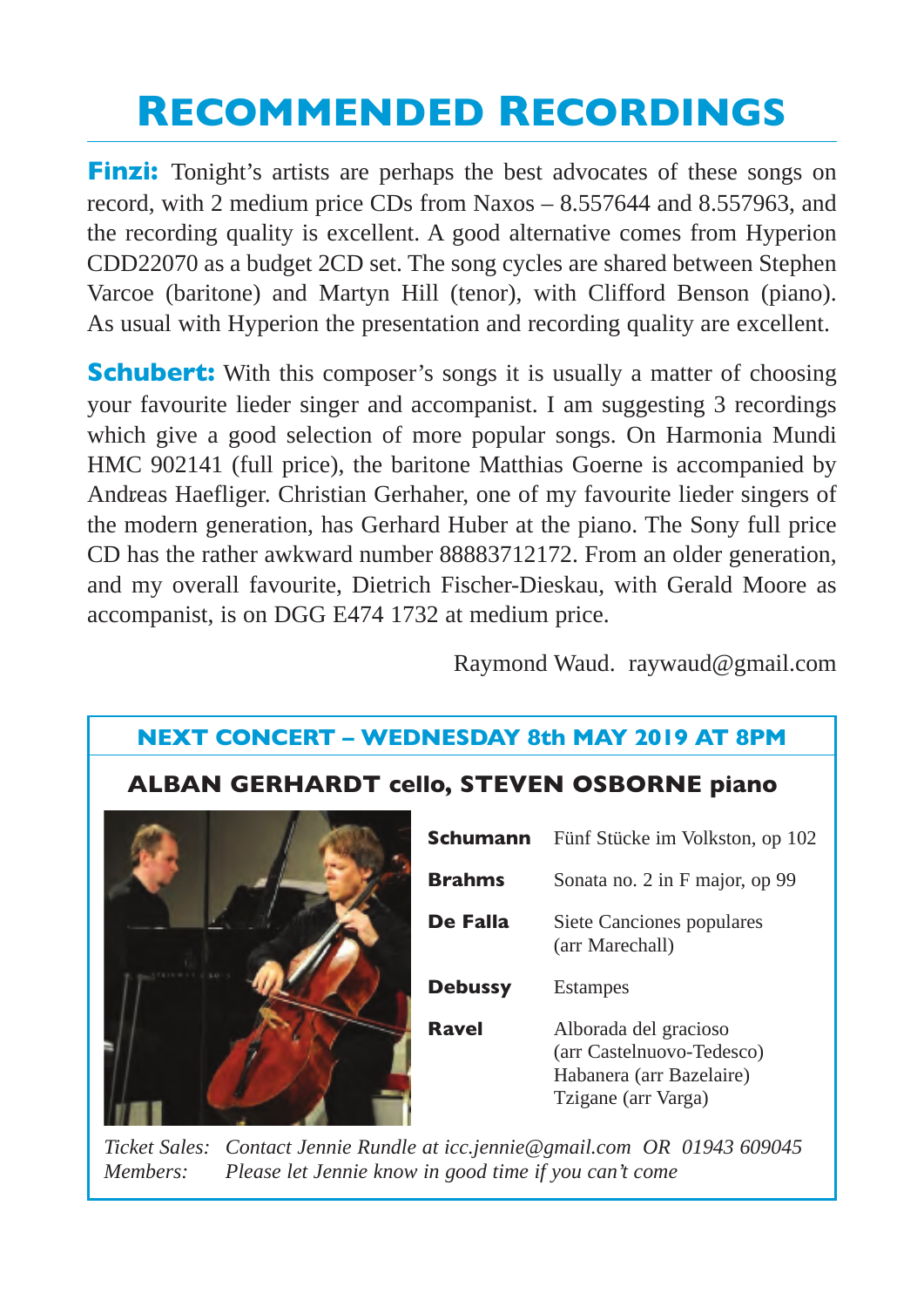

RETAIL AND MANUFACTURING **JEWELLERS** *Agents for* Oris, Ebel, Michel Herbelin, Rotary and Swatch watches

## **SHEILA FLEET JEWELLERY**

23 Brook Street • ILKLEY West Yorkshire LS29 8AA Telephone: 01943 609567 www.phillipsofilkley.co.uk

# **R. W. MORTEN (ILKLEY) LTD.**

**2-8 CUNLIFFE ROAD, ILKLEY. TEL. 609131**

*for IRONMONGERY • KITCHEN & HOUSEWARES BATHROOM & GARDEN REQUIREMENTS*

*WHY NOT ENJOY A VISIT TO "Yorkshire's Famous Hardware Store"* **Email: mortens@btconnect.com**

**Website: www.mortensofilkley.co.uk**



**Pioneer** 

### the approachable printers...

- **Programmes** Invoices Leaflets/Flyers Folders Company Brochures Business Cards Invitations Books and Magazines
- Greetings Cards Personal Stationery **Catalogues** Letterheads NCR Sets Financial Reports Wedding Stationery Full Design Service

Single, two and four colour lithographic and digital printing Please ring in the first instance:

## **01756 798561**

or email: info@pioneerpress.co.uk www.pioneerpress.co.uk

> **We are always pleased to support local societies and events**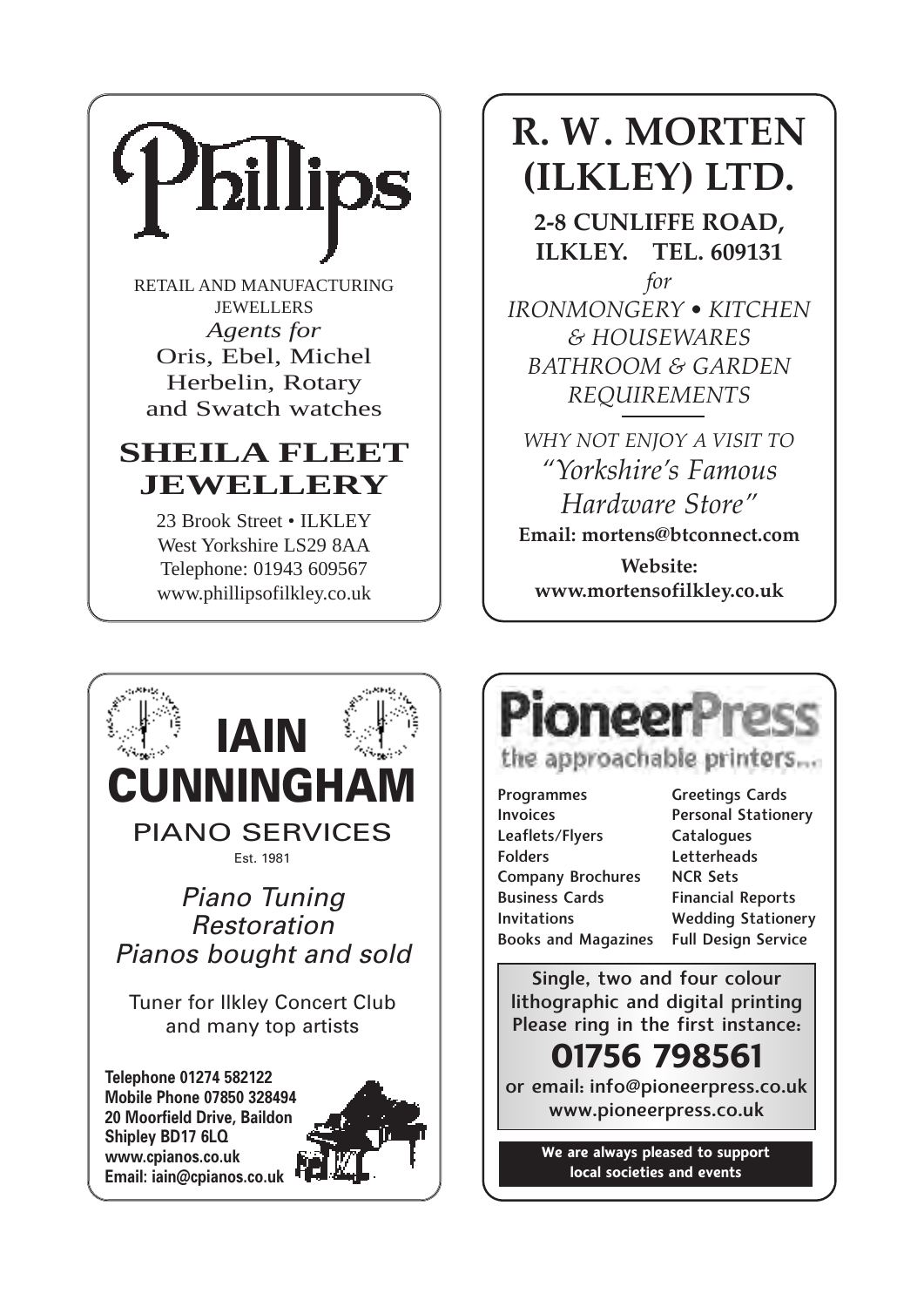**Bradford International** Orchestral Concert Season: 2019

**Orchestral Concerts at St George's Hall Bridge Street, Bradford** 

# **Friday 24 May 2019 7.30pm Russian Philharmonic**

# **(of Novosibirsk)**

*One of the greatest Russian regional orchestras, which has toured extensively throughout Europe and worldwide, come to Bradford as part of the 2019 concert season.*

# **Thomas Sanderling Conductor Alexander Sitkovetsky Violin**

**TCHAIKOVSKY** Romeo and Juliet, Fantasy Overture **TCHAIKOVSKY** Violin Concerto **MUSSORGSKY** Pictures at an Exhibition

*For more information visit:* **bradford-theatres.co.uk**

Tickets: £33 - £16.50



bradford-theatres.co.uk (Inclusive of booking fees)

**Bradford Theatres** 

01274 432000



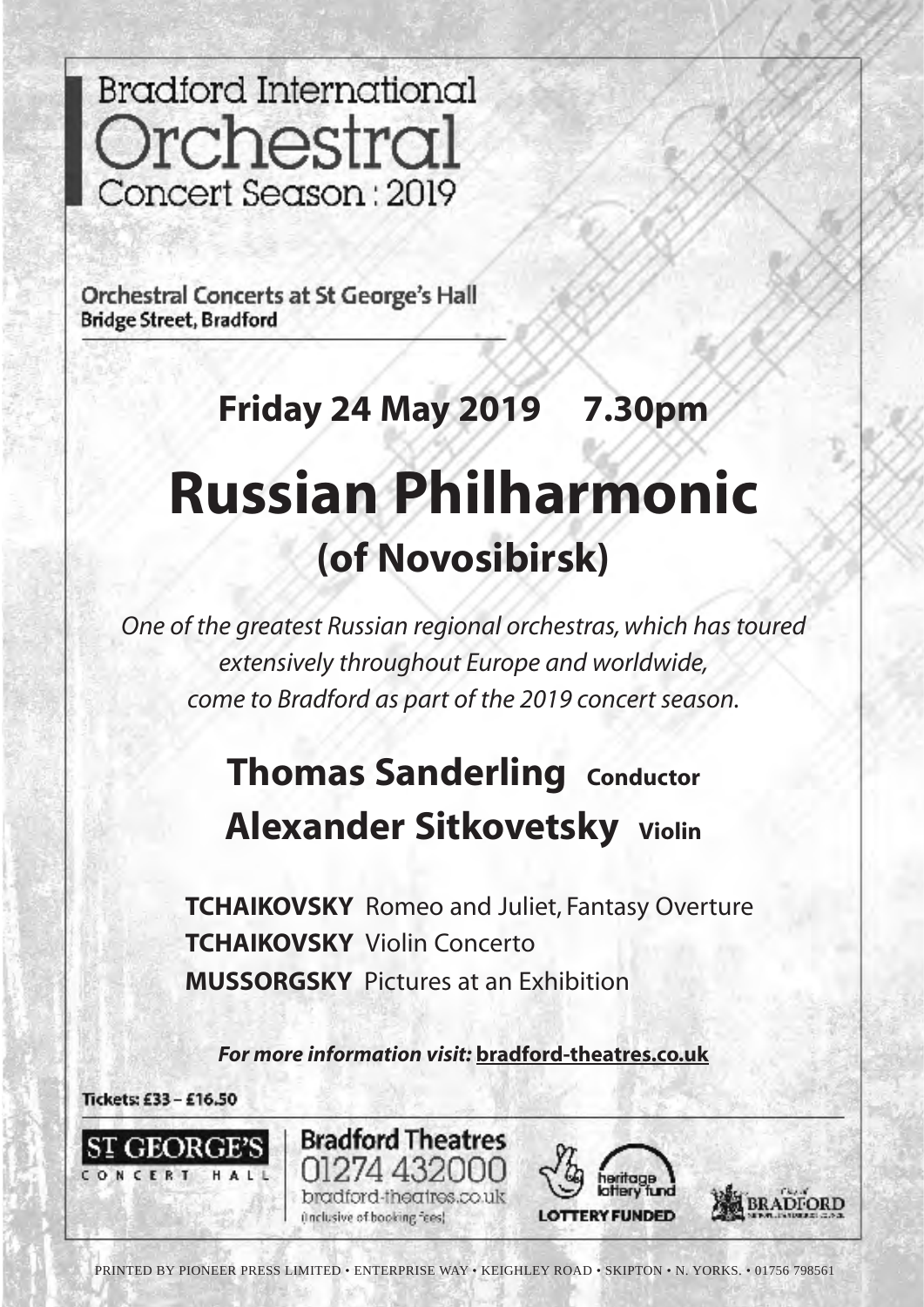

Estate Agents & Chartered Surveyors

ILKLEY . OTLEY . GUISELEY . SILSDEN . SKIPTON

# www.daleeddison.co.uk





Dale Eddison is a proud sponsor of Ilkley Concert Club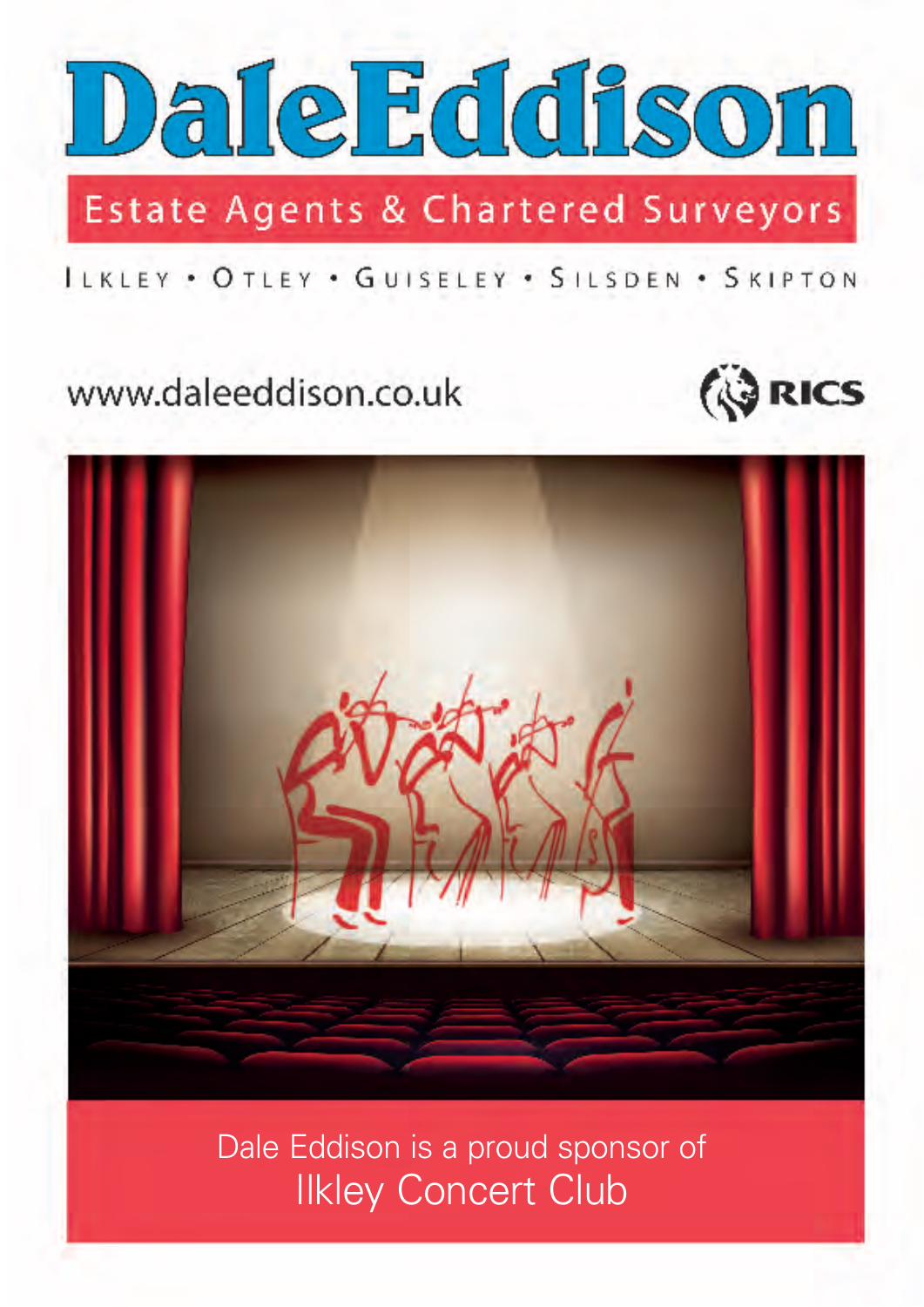# A voyage around Hardy Song texts

English poems by Thomas Hardy (1840-1928) German poems as set by Franz Schubert **English translations by Helen Stevens** 

### Part I

#### Childhood among the ferns

I sat one sprinkling day upon the lea. Where tall-stemmed ferns spread out luxuriantly, And nothing but those tall ferns sheltered me.

The rain gained strength, and damped each lopping frond, Ran down their stalks beside me and bevond. And shaped slow-creeping rivulets as I conned.

With pride, my spray-roofed house. And though anon Some drops pierced its green rafters, I sat on, Making pretence I was not rained upon.

The sun then burst, and brought forth a sweet breath From the limp ferns as they dried underneath; I said: "I could live on here thus till death:"

And queried in the green rays as I sate: 'Why should I have to grow to man's estate, And this afar-noised World perambulate?'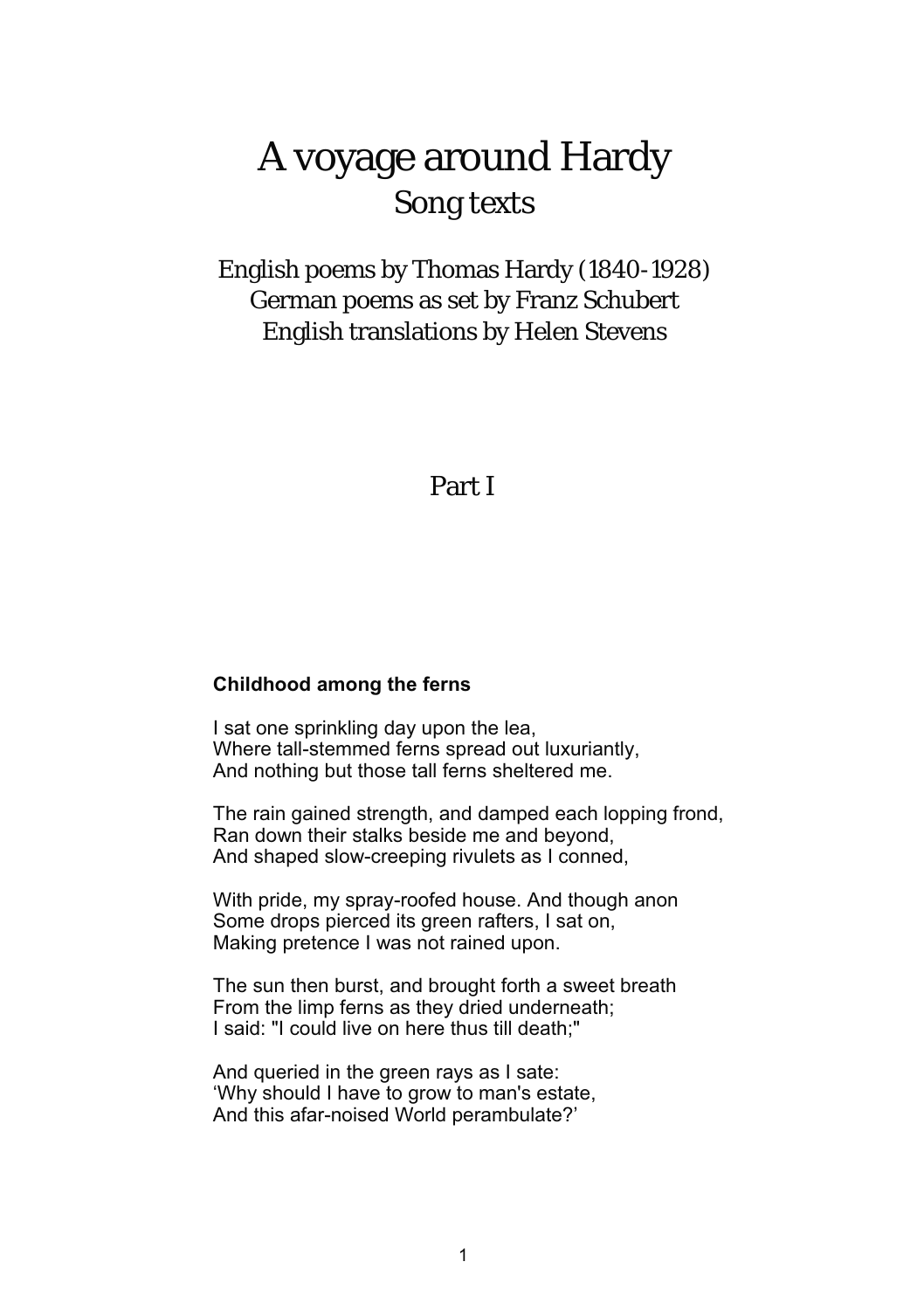#### Im Haine

- Sonnenstrahlen Durch die Tannen. Wie sie fallen Ziehn von dannen Alle Schmerzen. Und im Herzen Wohnet reiner Friede nur
- **Stilles Sausen** Lauer Lüfte. Und im Brausen Zarte Düfte, Die sich neigen Aus den Zweigen, Atmet aus die ganze Flur.
- Wenn nur immer Dunkle Bäume Sonnenschimmer, Grüne Säume Uns umblühten Und umglühten, Tilgend aller Qualen Spur!

Franz von Bruchmann (1798-1867)

#### Der Wanderer

Wie deutlich des Mondes Licht Zu mir spricht, Mich beseelend zu der Reise: "Folge treu dem alten Gleise. Wähle keine Heimat nicht. Ew'ge Plage Bringen sonst die schweren Tage; Fort zu andern Sollst du wechseln, sollst du wandern, Leicht entfliehend jeder Klage."

Sanfte Ebb' und hohe Flut, Tief im Mut. Wandr' ich so im Dunkeln weiter, Steige mutig, singe heiter, Und die Welt erscheint mir gut. Alles reine Seh' ich mild im Widerscheine, Nichts verworren In des Tages Glut verdorren: Froh umgeben, doch alleine.

#### In the grove

Ravs of sunshine Shining through the pines, As they fall All sorrows Drift awav. And in our hearts Dwells only pure peace.

Quietly rustling. Balmy breezes. And in the whispering Delicate fragrances Which float down From the branches Caress every meadow..

If only Dark trees Sparkling sunlight At the edge of green woods Were to flower And glow around us, Wiping away all traces of pain.

#### The traveller

How clearly the moonlight Speaks to me, Giving me heart for the journey, "Keep faithfully to the old path, Don't chose anywhere as home Lest bad times Bring endless difficult days; Move forwards, embrace change, Travel to new places, Lightly casting off all grief."

With gentle ebb and high flood, Deep within my soul I wander on in the darkness. I climb boldly, sing lustily, And the whole world looks good to me. I see all things clearly In their gentle reflection, Nothing is blurred Or wilted in the heat of the day; I am surrounded by joy, but alone.

Friedrich von Schlegel (1772-1829)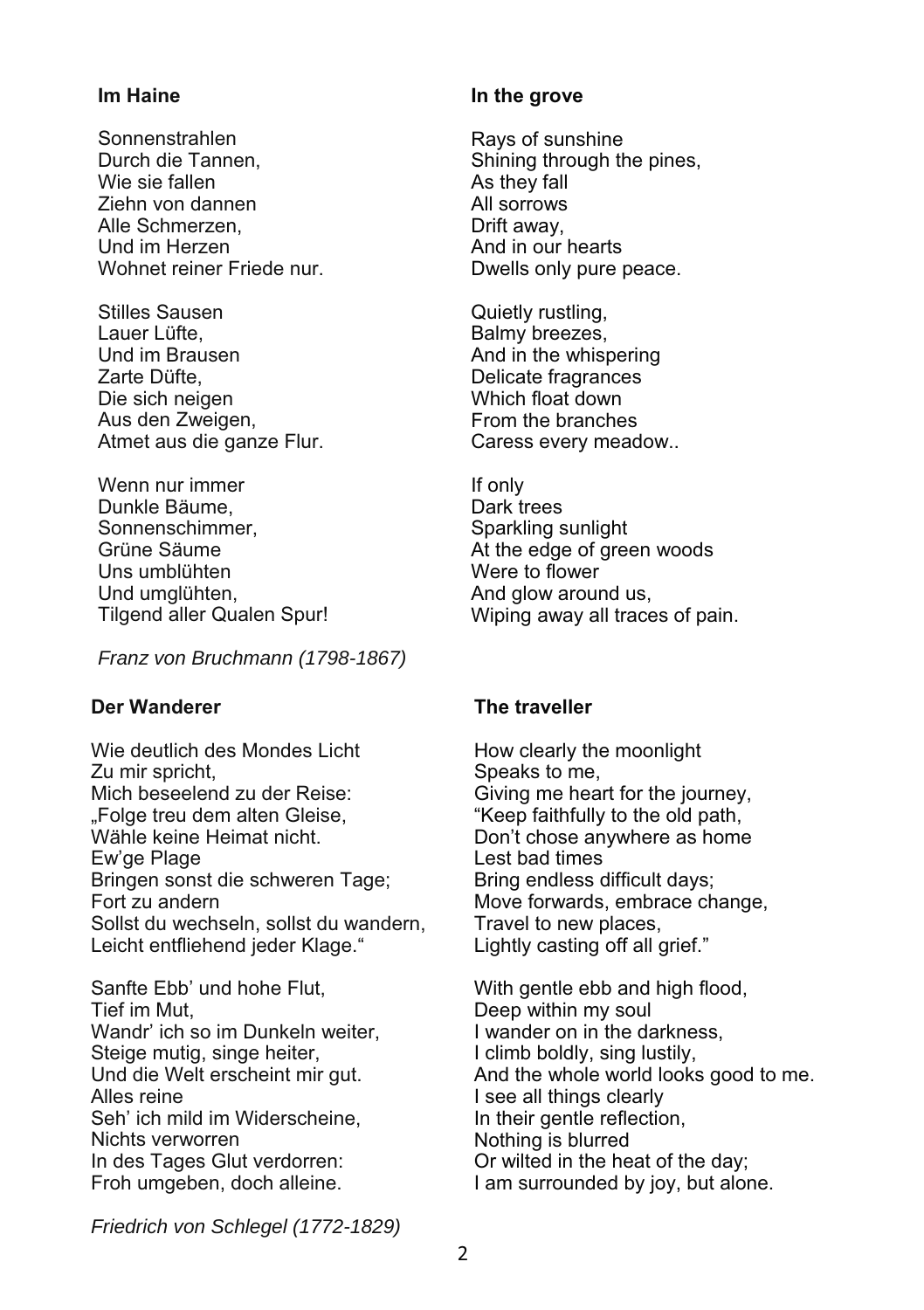#### Der Einsame

Wenn meine Grillen schwirren. Bei Nacht, am spät erwärmten Herd, Dann sitz' ich mit vergnügtem Sinn Vertraulich zu der Flamme hin, So leicht, so unbeschwert.

Ein trautes, stilles Stündchen Bleibt man noch gern am Feuer wach, Man schürt, wenn sich die Lohe senkt, Die Funken auf und sinnt und denkt: "Nun abermal ein Tag!"

Was Liebes oder Leides Sein Lauf für uns dahergebracht. Es geht noch einmal durch den Sinn; Allein das Böse wirft man hin. Es störe nicht die Nacht.

Zu einem frohen Traume, Bereitet man gemach sich zu, Wenn sorgentos ein holdes Bild Mit sanfter Lust die Seele füllt. Ergibt man sich der Ruh.

Oh, wie ich mir gefalle In meiner stillen I ändlichkeit! Was in dem Schwarm der lauten Welt Das irre Herz gefesselt hält, Gibt nicht Zufriedenheit.

Zirpt immer, liebe Heimchen, In meiner Klause eng und klein. Ich duld' euch gern: ihr stört mich nicht, Wenn euer Lied das Schweigen bricht, Bin ich nicht ganz allein.

The lonely one

When at night the crickets chirp On my late-glowing hearth, Then I sit peacefully And confidingly before the flames, Contentedly, and untroubled.

For one cosy, quiet hour, It is pleasant to stay awake before the fire, You rake the sparks into life When the blaze dies down, and think: "Another day gone!"

Whatever it has brought us, Love or pain. Goes through our mind again; But we discard the unpleasant things So that they will not disturb the night.

In anticipation of happy dreams We get ready to go to bed, When a blissful sweet image Fills our soul with gentle pleasure, You give yourself over to rest.

Oh how happy I am in My peaceful country existence! The things which in the worldly bustle Held my heart captive Do not bring contentment.

Chirrup on, little crickets, In my narrow, little room. I enjoy your company: you're no trouble, When your song breaks into the silence, I am not completely alone.

Karl Lappe (1773-1843)

\*\*\*\*\*\*\*\*\*\*\*\*\*\*\*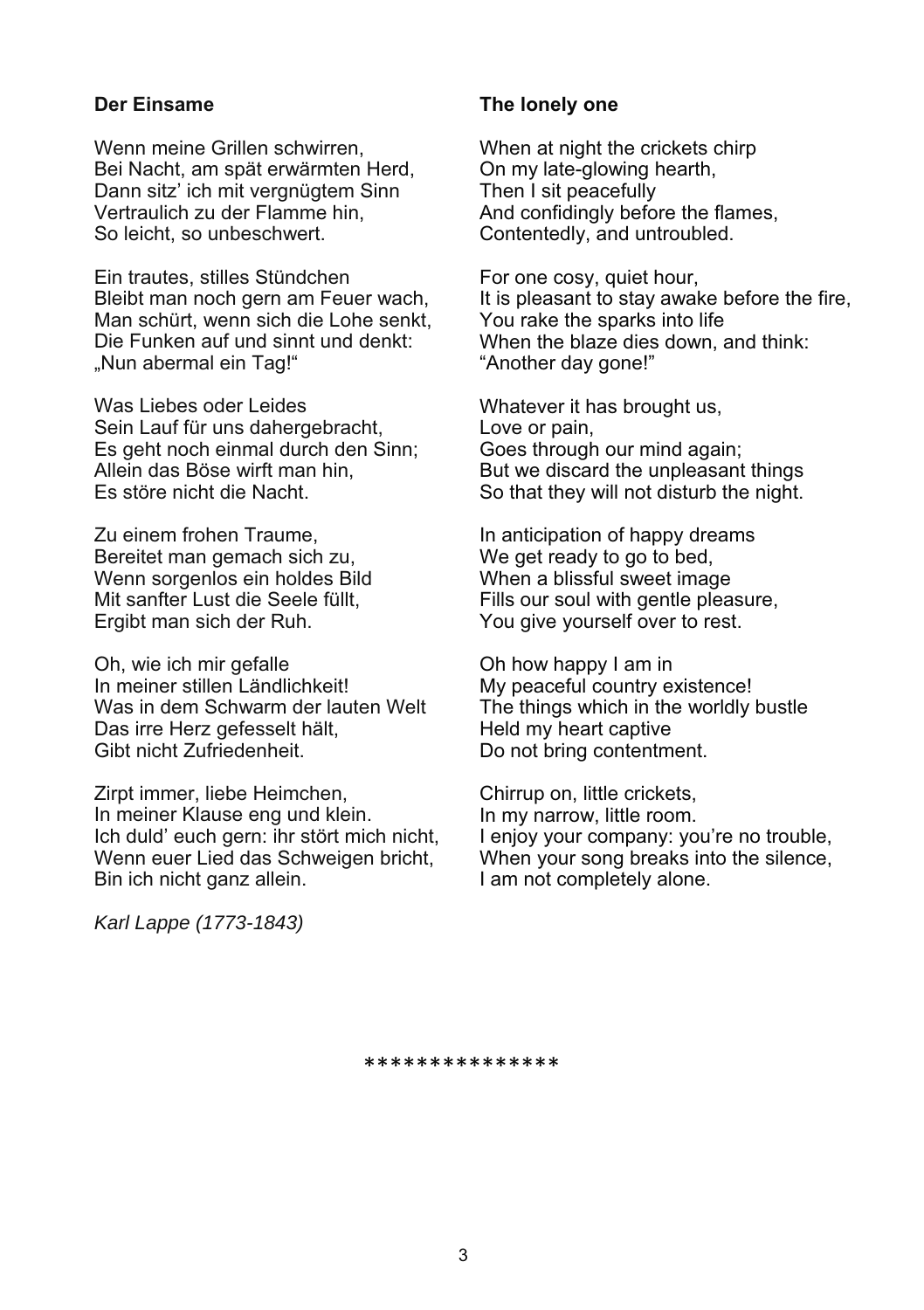#### **Amahel**

I marked her ruined hues, Her custom-straitened views. And asked. 'Can there indwell My Amabel?'

I looked upon her gown, Once rose, now earthen brown; The change was like the knell Of Amahel

Her step's mechanic ways Had lost the life of May's: Her laugh, once sweet in swell. Spoilt Amabel.

I mused: 'Who sings the strain I sang ere warmth did wane? Who thinks its numbers spell His Amahel?' -

#### Liebhaber in allen Gestalten

Ich wollt' ich wär' ein Fisch. So hurtig und frisch; Und kämst Du zu angeln, Ich würde nicht mangeln. Ich wollt' ich wär' ein Fisch. So hurtig und frisch.

Ich wollt' ich wär' ein Pferd. Da wär' ich dir werth. O wär' ich ein Wagen, Bequem dich zu tragen. Ich wollt' ich wär' ein Pferd. Da wär' ich dir werth.

Wär' ich gut wie ein Schaf! Wie der Löwe so brav; Hätt' Augen wie's Lüchschen. Und Listen wie's Füchschen. Wär' ich gut wie ein Schaf! Wie der Löwe so bray:

Doch bin ich wie ich bin. Und nimm mich nur hin! Willst bess're besitzen, So laß Dir sie schnitzen Ich bin nun wie ich bin: So nimm mich nur hin!

Knowing that, though Love cease,<br>Love's race shows undecrease; All find in dorp or dell An Amahel

- I felt that I could creep To some housetop, and weep, That Time the tyrant fell Ruled Amabell

I said (the while I sighed That love like ours had died), 'Fond things I'll no more tell To Amabel.

'But leave her to her fate. And fling across the gate, 'Till the Last Trump, farewell,  $\bigcap$  Amahell'

#### Lovers in all shapes (vv1, 2, 7 and 9)

I wish I were a fish, So lively and fresh, And if you then came fishing, I wouldn't fail vou. I wish I were a fish. So lively and fresh.

I wish I were a horse. Then I'd be worthy of you. O, if I were a carriage, Comfortable to carry you. I wish I were a horse. Then I'd be worthy of you.

Would that I were as meek as a lamb, As brave as a lion; Had the eyes of a lynx, And were as sly as a fox, Would that I were as meek as a lamb, As brave as a lion:

But I am what I am. So accept me as such! If you want someone better, Get someone to carve him for you. I am what I am. So accept me as such!

Johann Wolfgang von Goethe (1749-1832)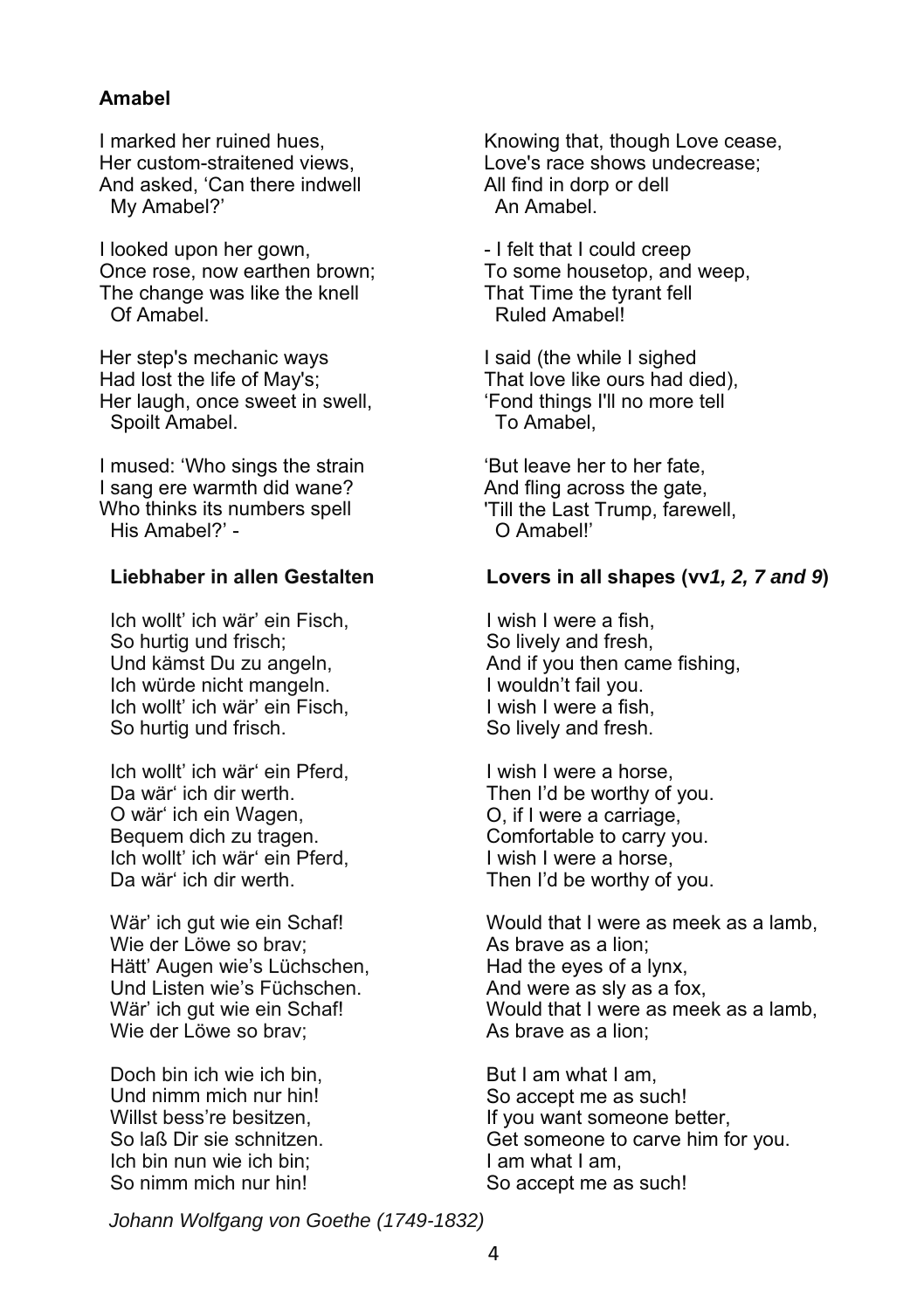#### An Rosa

Rosa, denkst du an mich? Innig gedenk' ich dein. Durch den grünlichen Wald schimmert das Abendrot. Und die Winfel der Tannen Regt das Säuseln des Ewigen.

Rosa, wärest du hier, säh' ich in's Abendrot Deine Wangen getaucht, säh' ich vom Abendhauch Deine Locken geringelt Edle Seele, mir wäre wohl!

#### To Rosa (vv 1 & 2)

Rosa, do you think about me? I think a lot about you. The sunset alimmers through the areen forest. And the tops of the pine trees Are stirred by the murmur of eternity.

Rosa, if you were here. I would see Your cheeks bathed in the glow of evening,

Your hair ruffled by the evening breeze Dearest soul, all would be well with me.

Ludwig Gotthard Theobul Kosegarten (1758-1818)

#### Die Liebe hat gelogen

Die Liebe hat gelogen, Die Sorge lastet schwer, Betrogen, ach, betrogen Hat alles mich umher!

Es fließen heiße Tropfen Die Wange stets herab, Laß ab, mein Herz, zu klopfen, Du armes Herz, laß ab.

August von Platen (1796-1835)

#### Love has lied

Love has lied, The wound is deep, Betrayed, betrayed By all around me!

Burning tears flow Steadily down my cheeks, Stop beating, heart, Poor heart, stop beating.

\*\*\*\*\*\*\*\*\*\*\*\*\*\*\*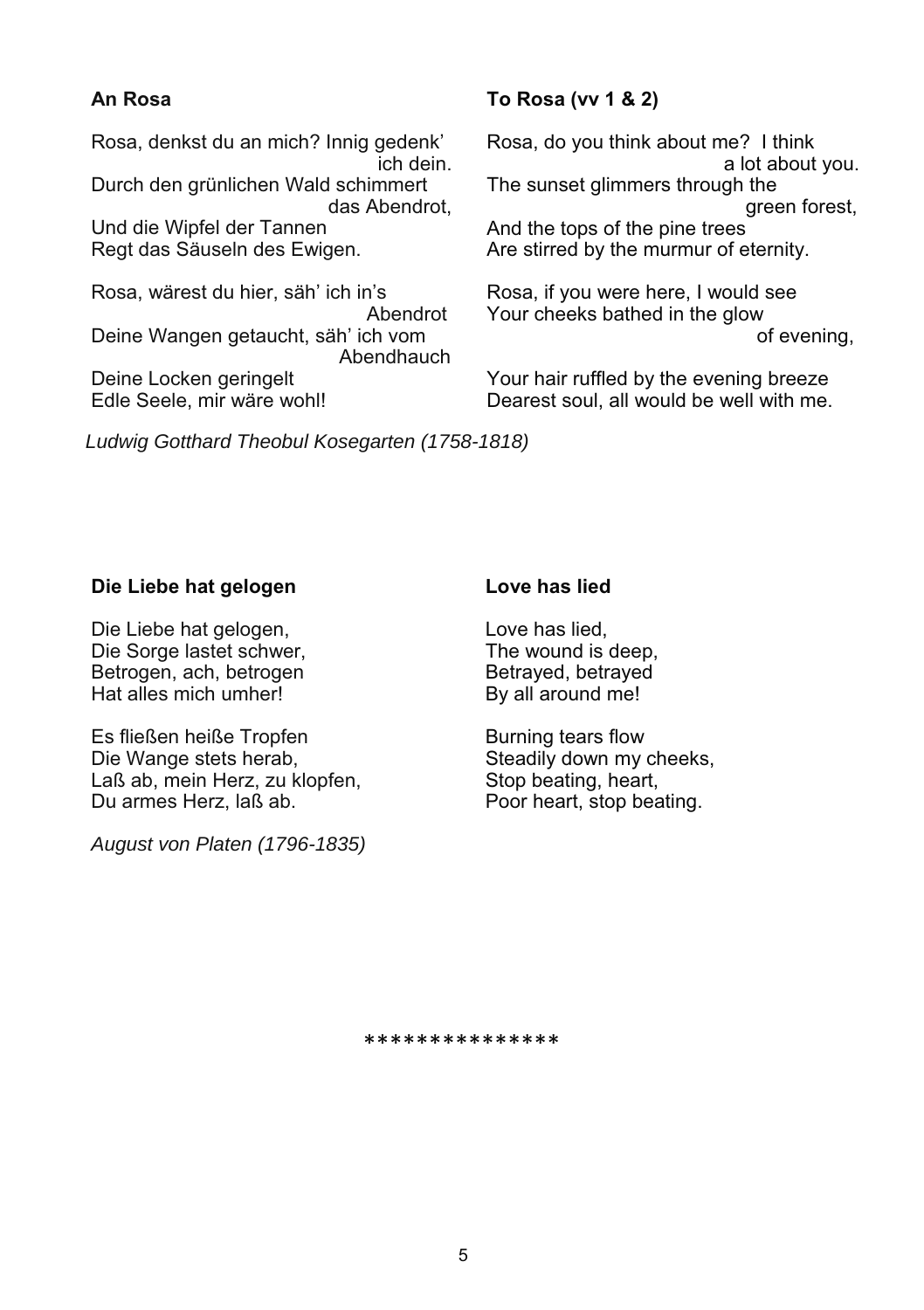#### **Channel Firing**

That night your great guns, unawares, Shook all our coffins as we lay. And broke the chancel window-squares; We thought it was the Judgment-day

And sat upright. While drearisome Arose the howl of wakened hounds: The mouse let fall the altar-crumb. The worms drew back into the mounds.

The glebe cow drooled. Till God called,

'No:

It's gunnery practice out at sea Just as before you went below; The world is as it used to be:

'All nations striving strong to make Red war yet redder. Mad as hatters They do no more for Christ's sake Than you who are helpless in such matters.

'That this is not the judament-hour For some of them's a blessed thing: For if it were they'd have to scour Hell's floor for so much threatening ...

#### **Rückweg**

Zum Donaustrom, zur Kaiserstadt Geh' ich in Bangigkeit: Denn was das Leben Schönes hat. Entweichet weit und weit.

Die Berge schwinden allgemach, Mit ihnen Wald und Fluß: Der Kühe Glocken läuten nach. Und Hütten nicken Gruß.

Was starrt dein Auge tränenfeucht Hinaus in blaue Fern'? Ach. dorten weilt ich. unerreicht. Frei unter Freien gern!

Wo Liebe noch und Treue gilt, Da öffnet sich das Herz: Die Frucht an ihren Strahlen schwillt. Und strebet himmelwärts.

'Ha, ha, It will be warmer when I blow the trumpet (if indeed I ever do; for you are men, And rest eternal sorely need).'

So down we lay again. 'I wonder, Will the world ever saner be.' Said one. 'than when He sent us under In our indifferent century!'

And many a skeleton shook his head. 'Instead of preaching forty year.' My neighbour Parson Thirdly said. 'I wish I had stuck to pipes and beer.'

Again the guns disturbed the hour, Roaring their readiness to avenge, As far inland as Stourton Tower. And Camelot, and starlit Stonehenge.

#### The way back

To the Danube, to the imperial city I make my way fearfully; Because the beauty of life Recedes ever further behind me

The mountains gradually disappear. And with them forests and rivers: The sound of cowbells lingers. And the huts nod their greeting.

What are you gazing at in the distance With your eves moist with tears? Oh. That's where I lived in seclusion. Free among free people.

Where love and faithfulness are cherished. Where the heart can lay itself open: The fruit will ripen in their warmth. And strive heavenwards.

Johann Mayrhofer (1787-1836)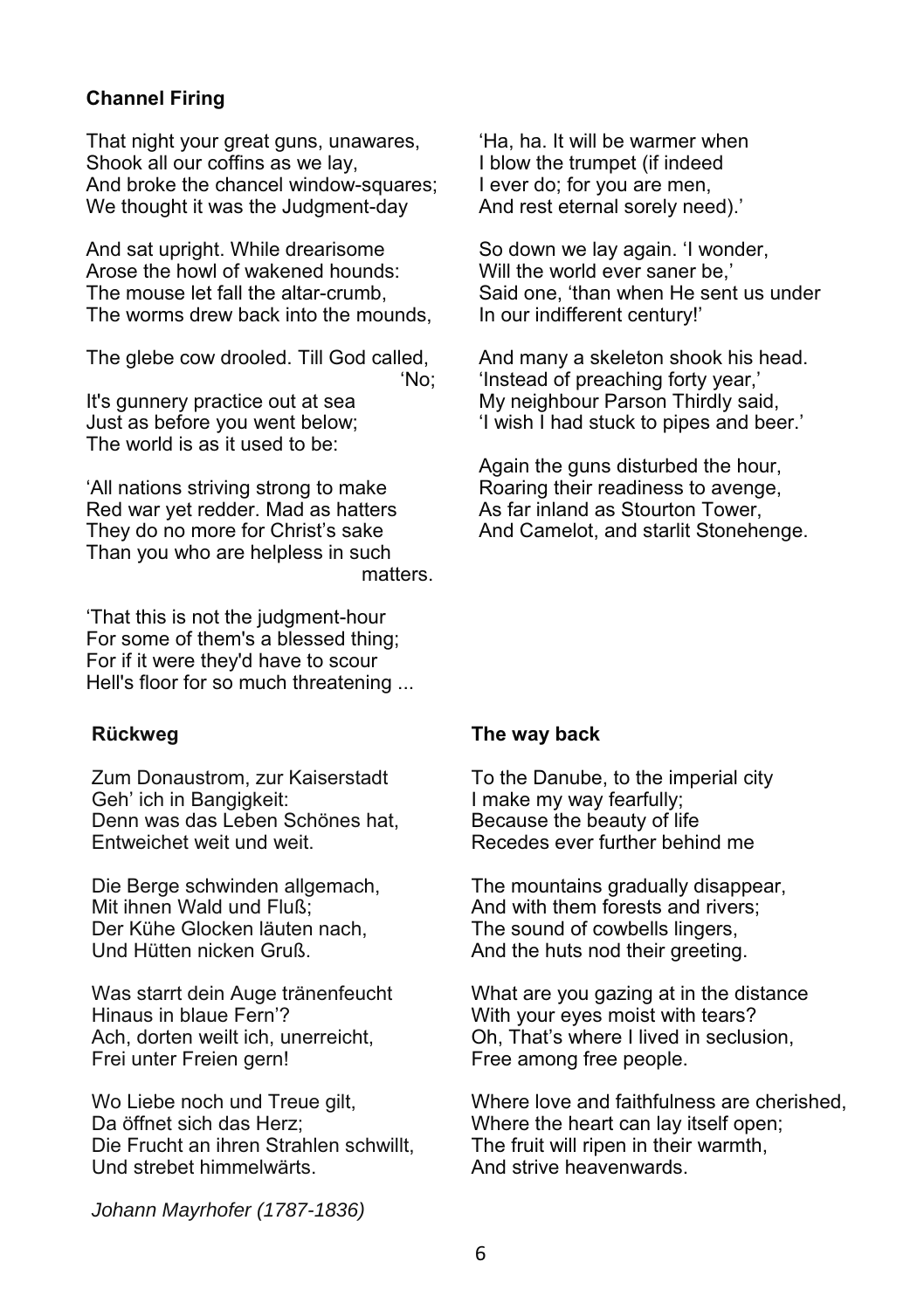#### Totengräbers Heimweh

O Menschheit - o Leben! Was soll's? – o was soll's? Grabe aus - scharre zu! Tag und Nacht keine Ruh'! Das Drängen, das Treiben Wohin? o wohin?! "Ins Grab - tief hinab!"

O Schicksal - o traurige Pflicht Ich trag's länger nicht! Wann wirst du mir schlagen, O Stunde der Ruh?! O Tod! komm und drücke Die Augen mir zu! Im Leben, da ist's ach! so schwül! Im Grabe - so friedlich, so kühl! Doch ach, wer legt mich hinein? Ich steh' allein! - so ganz allein!!

Von allen verlassen Dem Tod nur verwandt. Verweil' ich am Rande Das Kreuz in der Hand. Und starre mit sehnendem Blick, Hinab, ins tiefe Grab!

O Heimat des Friedens. Der Seligen Land! An dich knüpft die Seele Ein magisches Band. Du winkst mir von Ferne, Du ewiges Licht: Es schwinden die Sterne Das Auge schon bricht! Ich sinke - ich sinke! - Ihr Lieben Ich komme!

#### **Gravedigger's homesickness**

Oh mankind, oh life! What's the point? Oh what's the point? Dig out, fill in! Day and night, no rest! The pressure and striving  $-$ Towards what? Towards what? Into the grave, deep down!

Oh fate, oh sad duty, I can't bear it any longer! When will you get to me, You hour of rest? Oh death, come And close my eyes! Life, alas, is so oppressive, The grave - so peaceful and so cool! But who will bury me? I am alone, so completely alone.

Abandoned by everyone, Related only to death, I linger on the edge, My cross in my hand, And gaze longingly Down into the deep grave.

Oh homeland of peace, Land of the blessed! To you my soul is bound By a magical bond; You beckon to me from afar, You eternal light; The stars fade My eyes already grow dim! I am sinking, sinking - my dear ones I am coming!

Jakob Nicolaus von Craigher de Jachelutta (1797-1855)

#### Auf den Tod einer Nachtigall

Sie ist dahin, die Maienlieder tönte, Die Sängerin, Die durch ihr Lied Den ganzen Hain verschönte, Sie ist dahin! Sie, deren Ton mir in die Seele hallte, Wenn ich am Bach, Der durch Gebüsch im Abendgolde wallte Auf Blumen lag!

#### On the death of a nightingale (v.1)

She is gone, the songstress Who sang the May songs, Who with her song Beautified the whole grove, She is gone! She, whose sound echoed in my soul, When I lay among the flowers By the bush-lined stream In the golden light of evening.

Ludwig Hölty (1748-1776)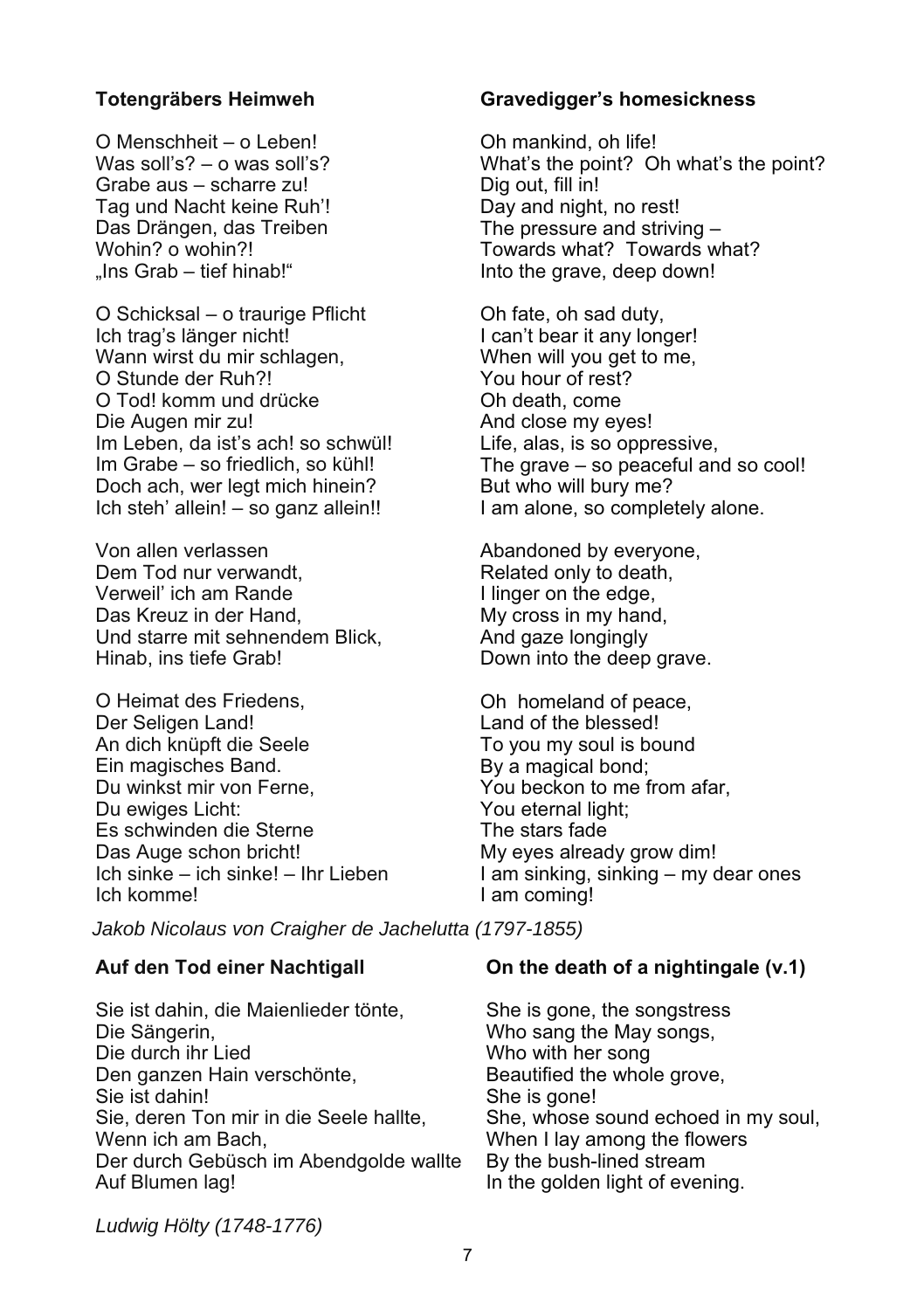**Interval**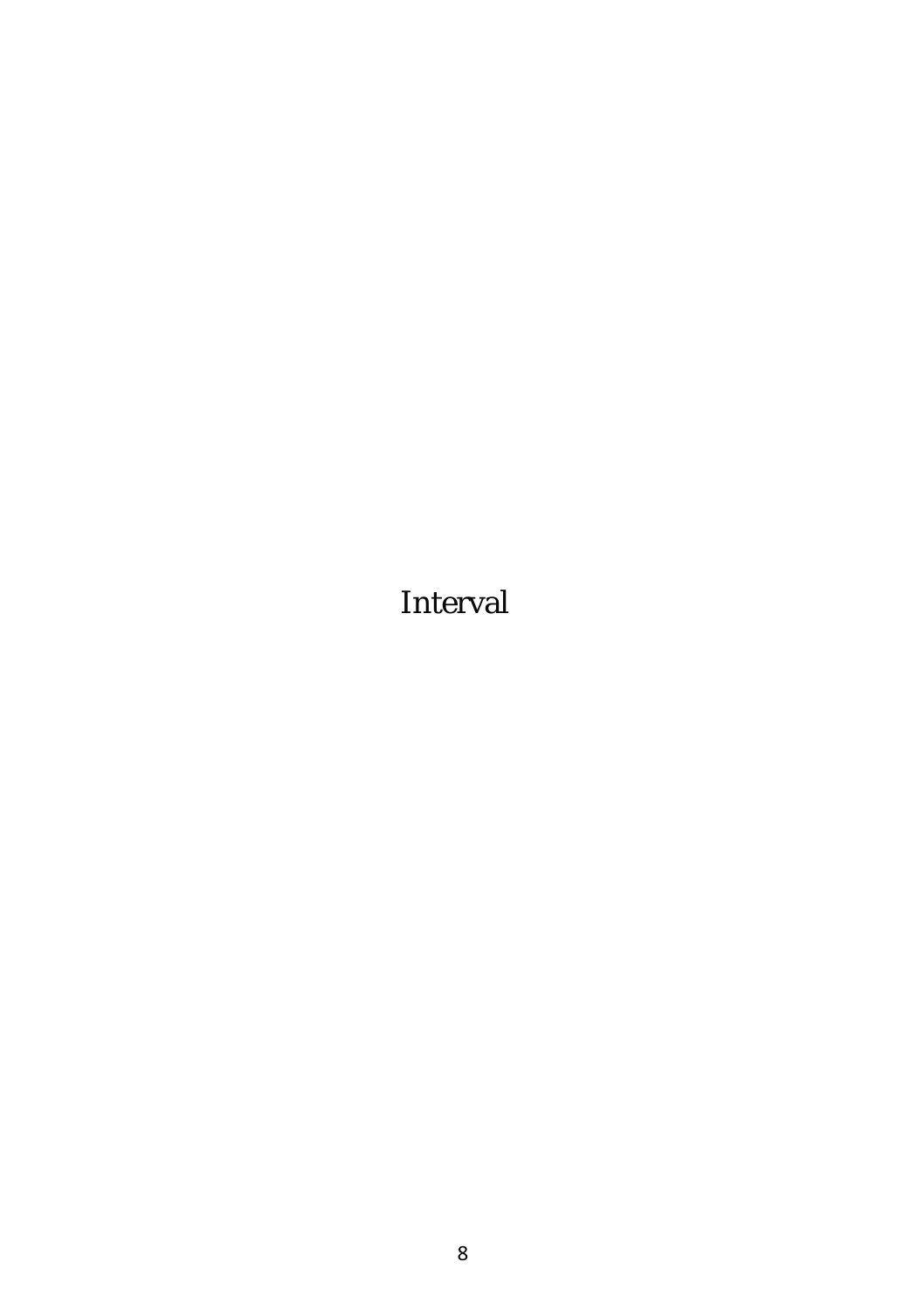### Part II

#### Im Frühling

Still sitz ich an des Hügels Hang, Der Himmel ist so klar. Das Lüftchen spielt im grünen Tal, Wo ich beim ersten Frühlingsstrahl Einst. ach. so glücklich war.

Wo ich an ihrer Seite ging So traulich und so nah. Und tief im dunkeln Felsenquell Den schönen Himmel blau und hell, Und sie im Himmel sah.

Sieh, wie der bunte Frühling schon Aus Knosp' und Blüte blickt! Nicht alle Blüten sind mir gleich, Am liebsten pflückt' ich von dem Zweig,

Von welchem sie gepflückt.

Denn alles ist wie damals noch,

Die Blumen, das Gefild; Die Sonne scheint nicht minder hell. Nicht minder freundlich schwimmt im  $O(1|A|)$ Das blaue Himmelsbild

Es wandeln nur sich Will und Wahn. Es wechseln Lust und Streit, Vorüber flieht der Liebe Glück. Und nur die Liebe bleibt zurück. Die Lieb' und ach. das Leid!

O wär ich doch ein Vöglein nur Dort an dem Wiesenhang! Dann blieb' ich auf den Zweigen hier, Und säng ein süsses Lied von ihr, Den ganzen Sommer lang.

Ernst Schulze (1789-1817)

#### **In Spring**

I sit quietly on the slope of the hill, The sky is so clear. The breeze stirs in the green valley Where in the first rays of Spring I was once, oh, so happy.

Where I walked by her side, So comfortably and close, And saw deep in the dark rocky spring The beautiful sky so blue and light And her, reflected in the sky.

Look how colourful Spring already Peeps out from bud and blossom! Not all blossoms are the same to me, Above all I like to pick them from the branch From which she has already picked somel

Because everything is just as it always was.

The flowers, the pastures; The sun doesn't shine less brightly, The shimmering reflection of the blue sky

In the spring Is no less cheerful.

Only desire and illusions change, Joy alternates with strife The happiness of love flies past, And only love remains, Love and, alas, sorrow!

Oh if only I were a little bird There on the meadow's slope! Then I would stay up here on the branch And sing a sweet song about her, The whole Summer long.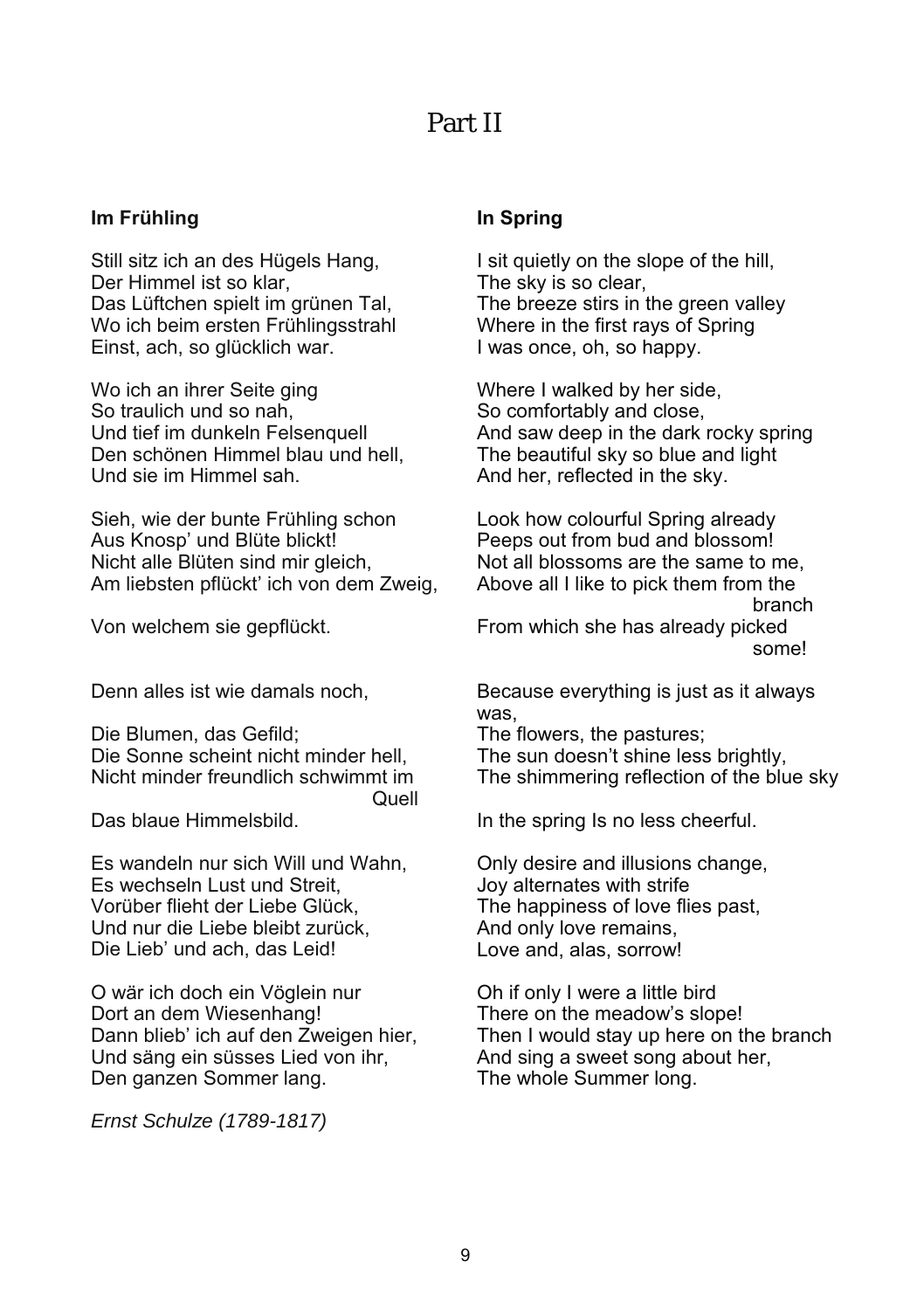#### **Herbst**

Es rauschen die Winde So herbstlich und kalt: Verödet die Fluren. Enthlättert der Wald Ihr blumigen Auen! Du sonniges Grün! So welken die Blüten Des Lebens dahin.

Es ziehen die Wolken So finster und grau: Verschwunden die Sterne Am himmlischen Blaul Ach, wie die Gestirne Am Himmel entflieh'n. So sinket die Hoffnung Des Lebens dahin!

Ihr Tage des Lenzes Mit Rosen geschmückt, Wo ich die Geliebte An's Herze gedrückt! Kalt über den Hügel Rauscht, Winde, dahin! So sterben die Rosen Der Liebe dahin!

#### **Autumn**

The wind blows With an autumnal chill. The meadows are bare. The woods left leafless You blossoming fields! You sunlit greenery! That's just how The blossoms of life wither.

The clouds float by Sombre and grev. The stars have disappeared In the blue heavens And oh, just as the stars Disappear from heaven, So too fades Life's hope.

You Spring days Adorned with roses. When I pressed my beloved To my heart! Winds blow Cold over the hillside! So do the roses Of love die away.

Ludwig Rellstab (1799-1860)

#### **Summer schemes**

When friendly summer calls again. Calls again Her little fifers to these hills, We'll go - we two - to that arched fane Of leafage where they prime their bills Before they start to flood the plain With quavers,, minims, shakes, and trills. '- We'll go', I sing; but who shall say

What may not chance before that day!

And we shall see the waters spring,

Waters spring

From chinks the scrubby copses crown; And we shall trace their oncreeping To where the cascade tumbles down And sends the bobbing growths aswing, And ferns not quite but almost drown.

'- We shall'. I say: but who may sing Of what another moon will bring!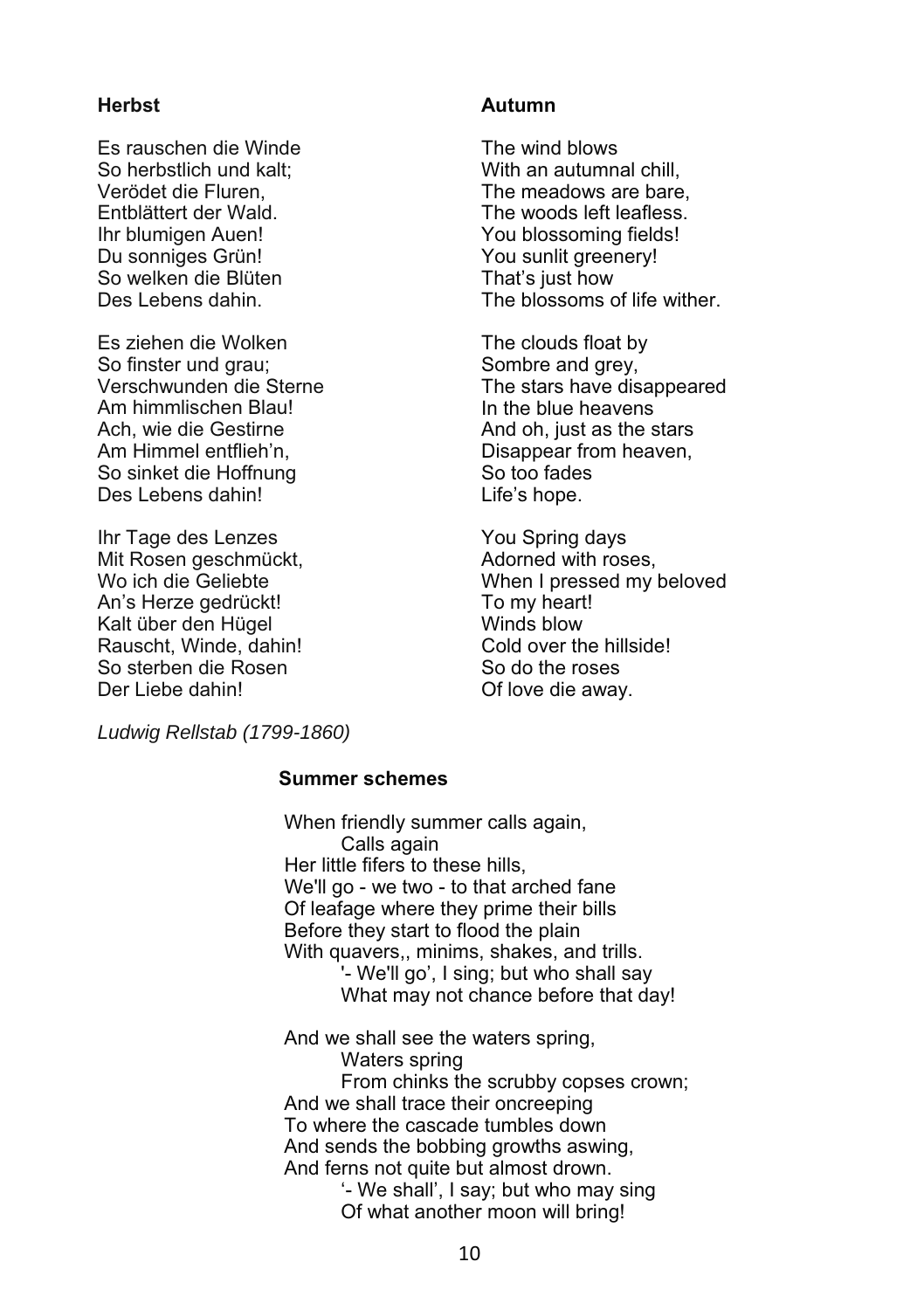#### When I set out for Lyonnesse

When I set out for Lyonnesse, A hundred miles away. The rime was on the spray, And starlight lit my lonesomeness When I set out for Lyonnesse A hundred miles away.

What would bechance at Lyonnesse While I should solourn there No prophet durst declare. Nor did the wisest wizard quess What would bechance at Lyonnesse While I should sojourn there.

When I came back from Lyonnesse With magic in my eyes, None managed to surmise What meant my godlike gloriousness, When I came back from Lyonnesse With magic in my eyes!

#### **Waiting both**

A star looks down at me. And savs: 'Here I and you Stand, each in our degree: What do vou mean to do, -Mean to do?'

I sav: 'For all I know. Wait, and let Time go by, Till my change come.' - 'Just so,' The star says: 'So mean I: - $Sn$  mean  $I'$ 

#### The phantom

Queer are the ways of a man I know: He comes and stands In a careworn craze And looks at the sands And the seaward haze With moveless hands And face and gaze, Then turns to go... And what does he see when he gazes so?

Turn over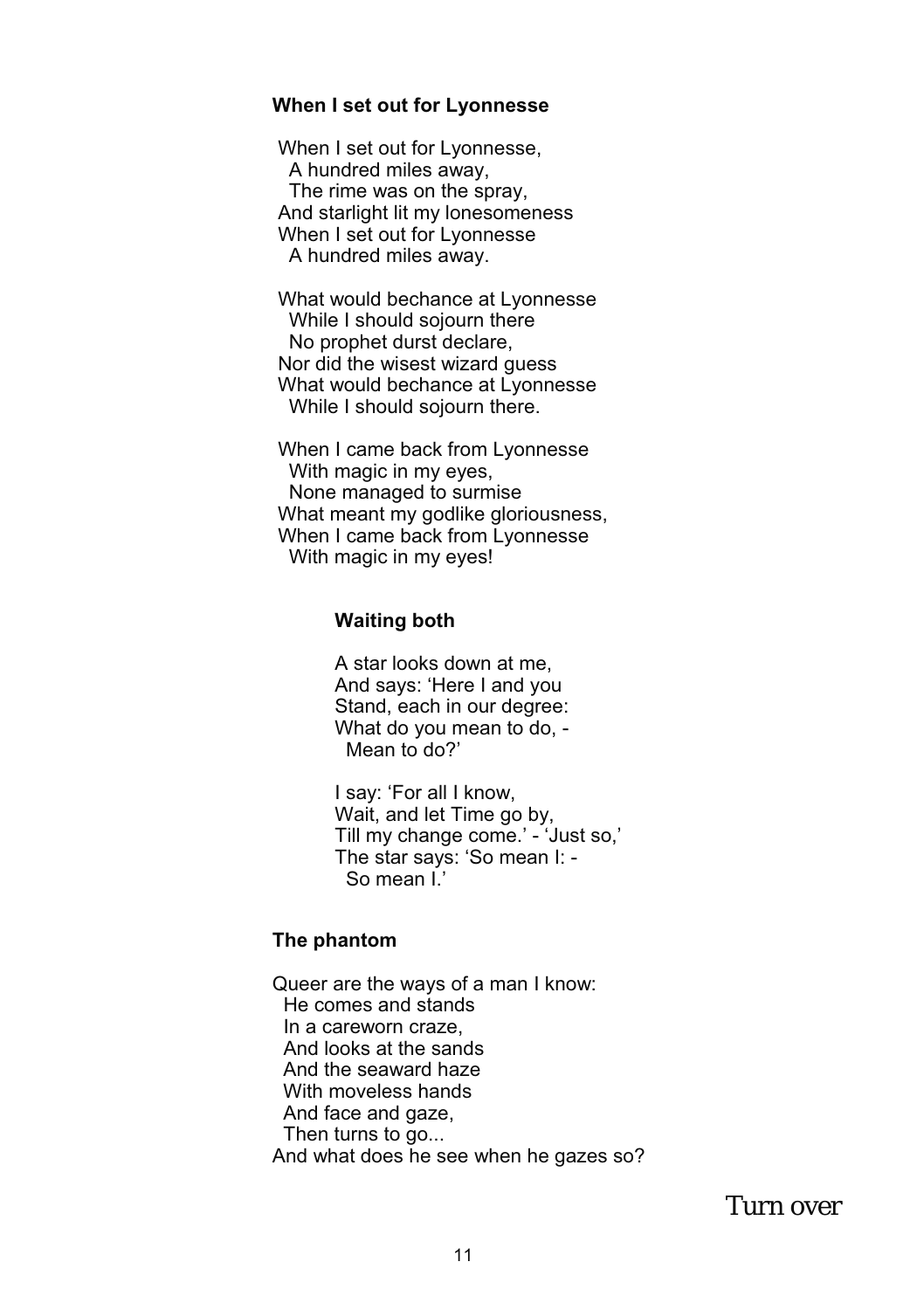They say he sees as an instant thing More clear than to-day, A sweet soft scene That once was in play By that briny green; Yes, notes alway Warm, real, and keen. What his back years bring -A phantom of his own figuring.

Of this vision of his they might say more: Not only there Does he see this sight, But everywhere In his brain - day, night, As if on the air It were drawn rose bright -Yea, far from that shore Does he carry this vision of heretofore:

A ghost-girl-rider. And though, toil-tried, He withers daily, Time touches her not, But she still rides gaily In his rapt thought On that shagged and shaly Atlantic spot, And as when first eyed Draws rein and sings to the swing of the tide.

#### So I have fared

After reading Psalms XXXIX, XL, etc.

Simple was I and was young; Kept no gallant tryst, I; Even from good words held my tongue, Quoniam Tu fecisti!

Through my youth I stirred me not. High adventure missed I, Left the shining shrines unsought; Yet - me deduxisti!

At my start by Helicon Love-lore little wist I, Worldly less; but footed on; Why? Me suscepisti!

When I failed at fervid rhymes, 'Shall', I said, 'persist I?' 'Dies' (I would add at times) 'Meos posuisti!'

So I have fared through many suns: Sadly little grist I Bring my mill, or any one's, Domine. Tu scisti!

And at dead of night I call; 'Though to prophets list I, Which hath understood at all? Yea: Quem elegisti?'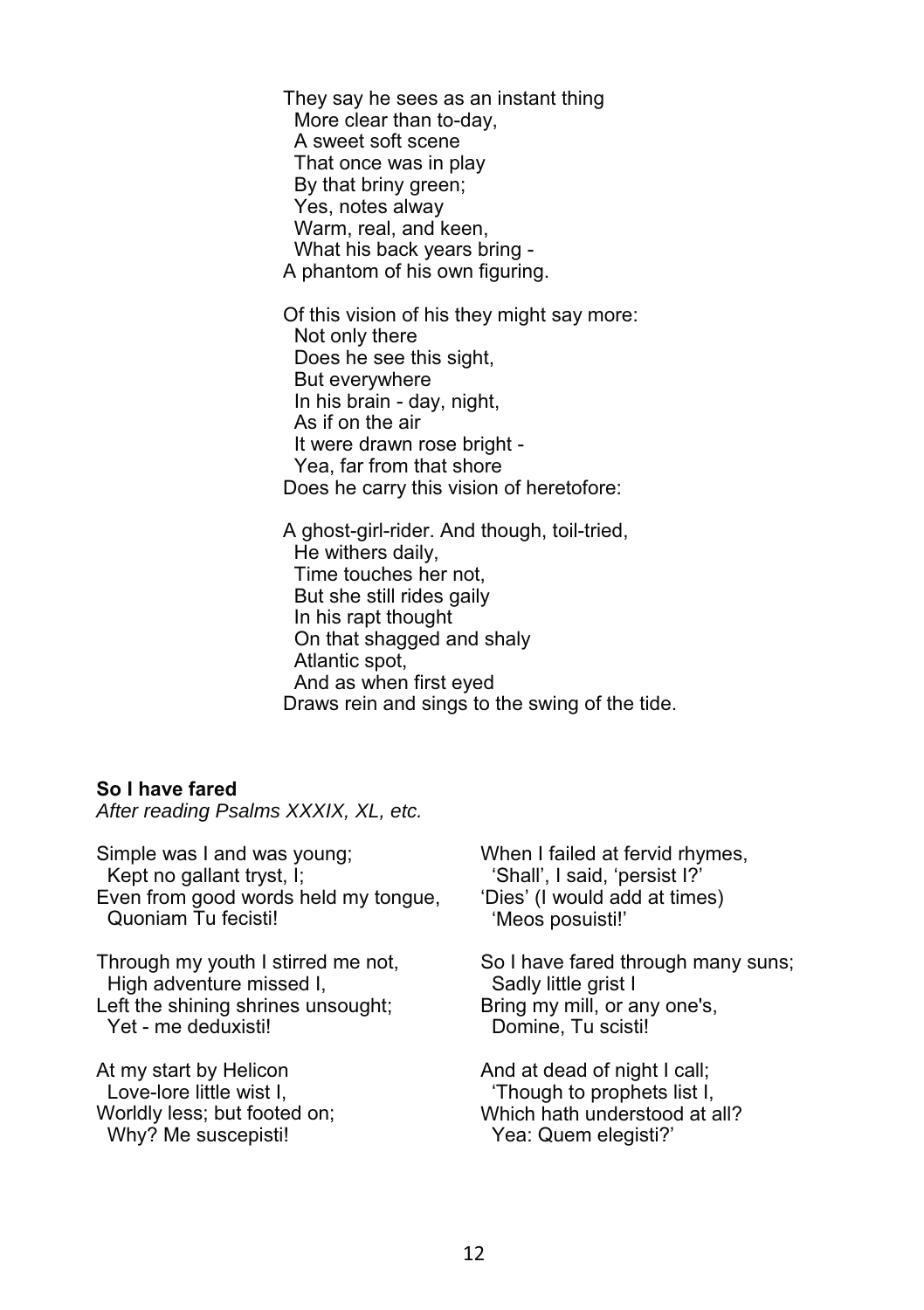#### Rollicum-rorum

When Lawyers strive to heal a breach And Parsons practise what they preach: Then Boney he'll come pouncing down, And march his men on London town! Rollicum-rorum, tol-lol-lorum. Rollicum-rorum. tol-lol-lav!

When Justices hold equal scales. And Roques are only found in jails: Then little Boney he'll pounce down. And march his men on London town! Rollicum-rorum. tol-lol-lorum. Rollicum-rorum, tol-lol-lay!

When Rich Men find their wealth a curse, And fill therewith the [Poor Man's]4 purse; Then little Boney he'll pounce down, And march his men on London town! Rollicum-rorum, tol-lol-lorum, Rollicum-rorum, tol-lol-lay!

When Husbands with their Wives agree, And Maids won't wed from modesty; Then little Boney he'll pounce down, And march his men on London town! Rollicum-rorum, tol-lol-lorum, Rollicum-rorum, tol-lol-lay!

#### **To Lizbie Browne**

Dear Lizbie Browne. Where are you now? In sun, in rain? -Or is your brow Past joy, past pain, Dear Lizhie Browne?

Sweet Lizbie Browne. How you could smile, How you could sing! -How archly wile In glance-giving. Sweet Lizbie Browne!

Turn over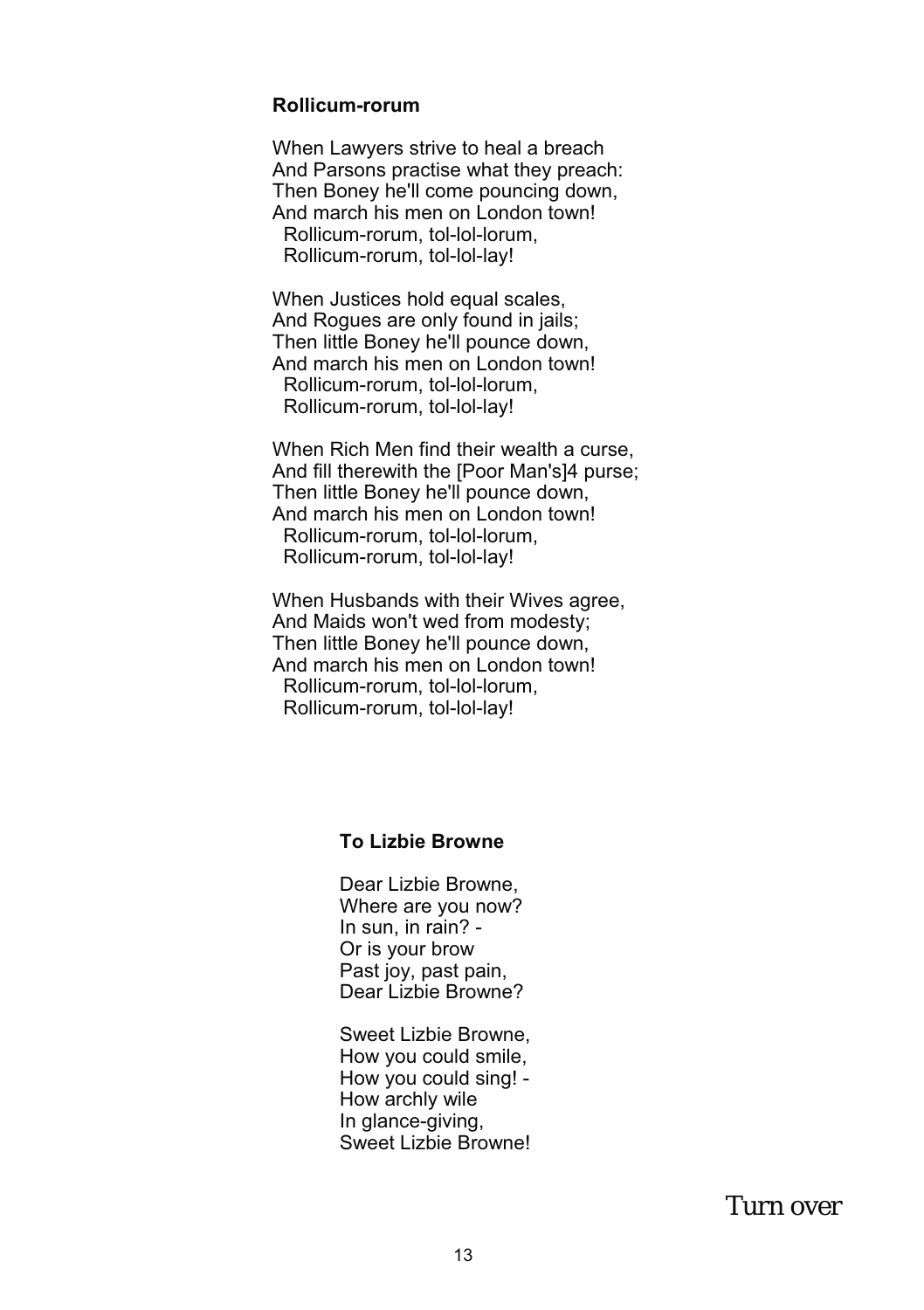And. Lizbie Browne. Who else had hair Bav-red as vours. Or flesh so fair Bred out of doors. Sweet Lizbie Browne?

When, Lizbie Browne, You had just begun To be endeared By stealth to one. You disappeared My Lizbie Browne!

Ay, Lizbie Browne, So swift your life, And mine so slow. You were a wife Ere I could show Love. Lizbie Browne.

Still. Lizbie Browne. You won, they said. The best of men When you were wed Where went you then, O Lizbie Browne?

Dear Lizhie Browne I should have thought. 'Girls ripen fast,' And coaxed and caught You ere you passed. Dear Lizbie Browne!

But, Lizbie Browne, I let you slip; Shaped not a sign: Touched never your lip With lip of mine. Lost Lizbie Browne!

So. Lizbie Browne. When on a day Men speak of me As not. you'll sav. 'And who was he?' -Yes. Lizbie Browne.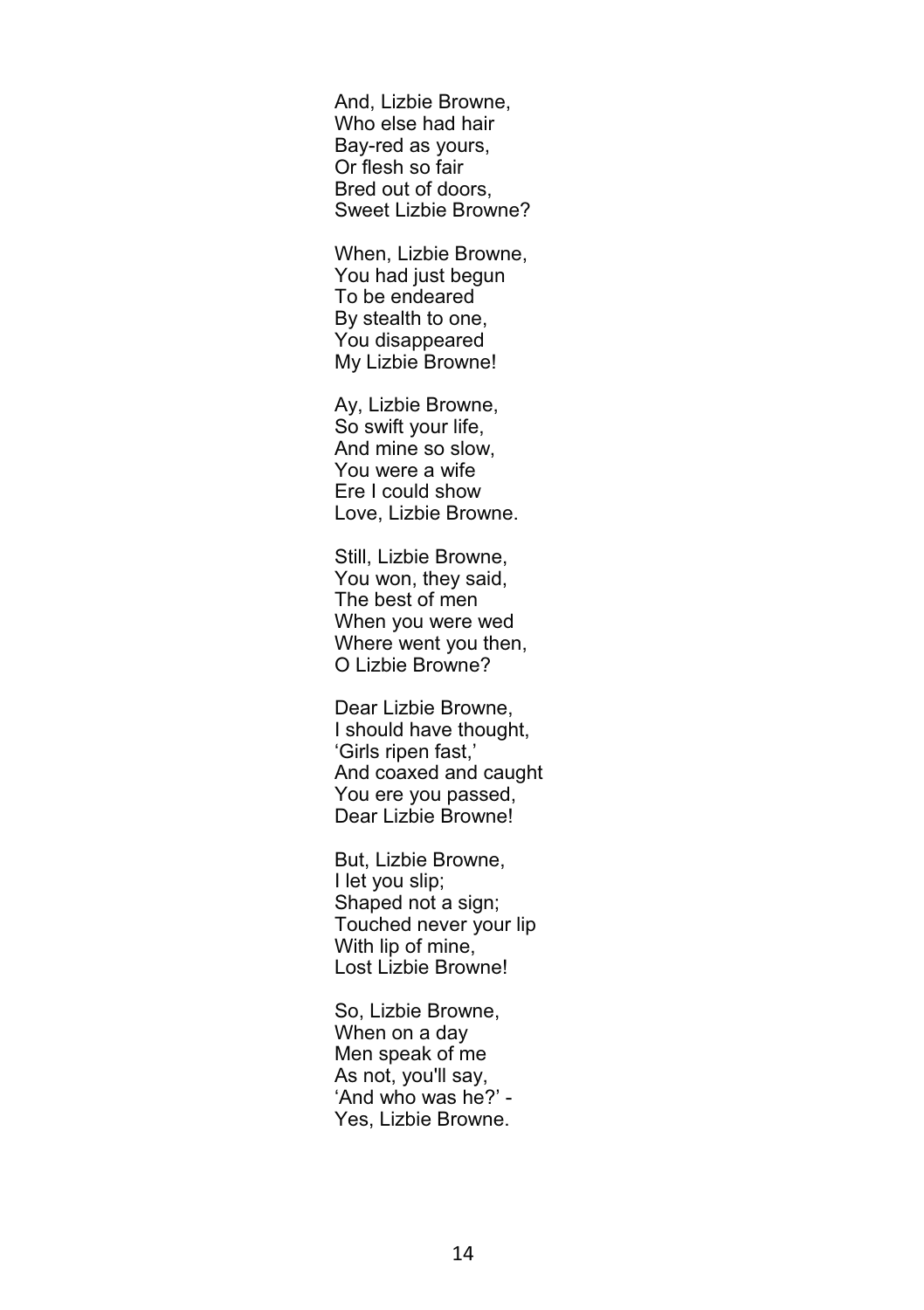#### The clock of the years

And the Spirit said, 'I can make the clock of the years go backward, But am loth to stop it where you will.' And I cried. 'Agreed To that, Proceed: It's better than dead!'

He answered. 'Peace:' And called her up - as last before me; Then younger, younger she grew, to the year I first had known Her woman-grown, And I cried, 'Cease! -

'Thus far is good -It is enough - let her stay thus always!' But alas for me - He shook his head: No stop was there: And she waned child-fair. And to babyhood.

Still less in mien To my great sorrow became she slowly, And smalled till she was nought at all In his checkless ariff: And it was as if She had never been

'Better'. I plained. 'She were dead as before! The memory of her Had lived in me: but it cannot now!' And coldly his voice: 'It was your choice To mar the ordained.'